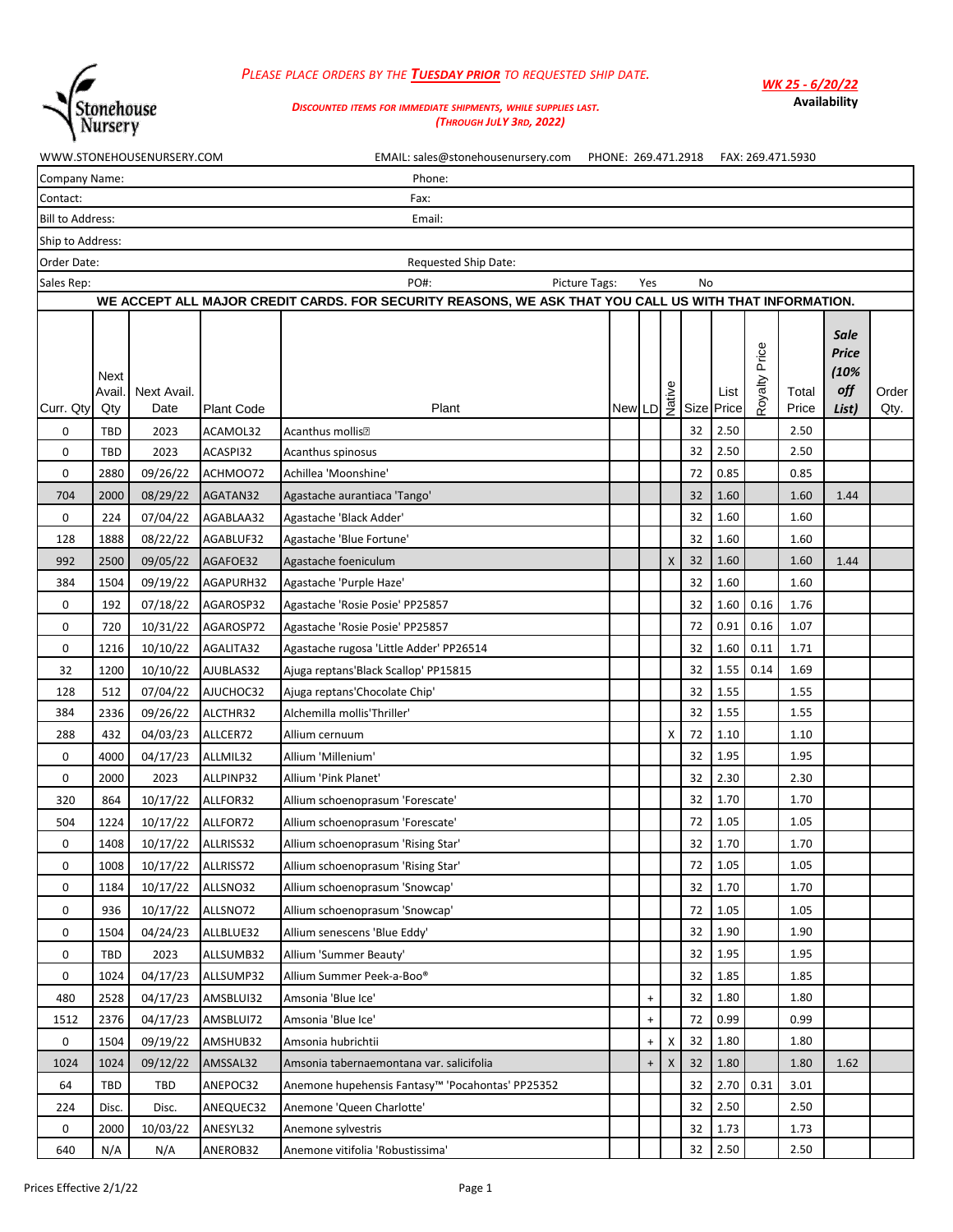| Curr. Qty | Next<br><b>Avail</b><br>Qty | Next Avail.<br>Date  | <b>Plant Code</b>     | Plant                                                      |            |                                  |   |    | New LD $\frac{9}{12}$ Size Price | Royalty Price | Total<br>Price | <b>Sale</b><br>Price<br>(10%<br>off<br>List) | Order<br>Qty. |
|-----------|-----------------------------|----------------------|-----------------------|------------------------------------------------------------|------------|----------------------------------|---|----|----------------------------------|---------------|----------------|----------------------------------------------|---------------|
| 224       | 704                         | 08/01/22             | ANTROS32              | Antirrhinum hispanicum 'Roseum'                            |            |                                  |   | 32 | 1.65                             |               | 1.65           |                                              |               |
| 2464      | 4000                        | 04/24/23             | ARASUNK32             | Aralia cordata 'Sun King'                                  |            | $+$                              |   | 32 | 3.20                             |               | 3.20           |                                              |               |
| 0         | 1504                        | 08/15/22             | ASCINC32              |                                                            | <b>NEW</b> |                                  | Χ | 32 | 1.60                             |               | 1.60           |                                              |               |
| 0         |                             |                      |                       | Asclepias incarnata                                        |            | $\ddot{}$                        |   | 32 | 1.60                             |               | 1.60           |                                              |               |
| 0         | 4000<br>800                 | 06/05/23<br>09/26/22 | ASCTUB32<br>ASTBRIV32 | Asclepias tuberosa<br>Aster 'Bridal Veil' PP23966          |            |                                  | х | 32 | 1.60                             | 0.26          | 1.86           |                                              |               |
| 0         | 992                         |                      |                       |                                                            |            |                                  |   | 32 | 1.60                             |               | 1.60           |                                              |               |
| 0         |                             | 04/17/23             | ASTAVO32<br>ASTDIV32  | Aster cordifolius 'Avondale'<br>Aster divaricatus          |            |                                  | X | 32 | 1.60                             |               |                |                                              |               |
|           | 128                         | 07/25/22             |                       |                                                            |            |                                  |   | 32 | 1.60                             |               | 1.60<br>1.60   |                                              |               |
| 0<br>0    | 1024                        | 04/17/23             | ASTBLU32              | Aster laevis 'Bluebird'                                    |            |                                  |   | 32 | 1.70                             | 0.16          | 1.86           |                                              |               |
|           | 192                         | 06/20/22             | ASTGRAC32             | Aster novae-angliae 'Grape Crush' PPAF                     | <b>NEW</b> |                                  |   |    | 1.60                             |               | 1.60           |                                              |               |
| 320       | 544                         | 07/04/22             | ASTPURD32             | Aster novae-angliae 'Purple Dome'                          |            | $\ddot{}$                        |   | 32 |                                  |               |                |                                              |               |
| 0         | 1200                        | 07/03/23             | ASTWOOLB32            | Aster 'Wood's Light Blue'                                  |            |                                  |   | 32 | 1.60                             |               | 1.60           |                                              |               |
| 0         | 512                         | 09/19/22             | BERROT32              | Bergenia cordifolia 'Rotblum'                              |            |                                  |   | 32 | 1.60                             |               | 1.60           |                                              |               |
| 0         | 2368                        | 09/05/22             | BRUSEAH32             | Brunnera macrophylla 'Sea Heart' PP24684                   |            |                                  |   | 32 | 3.10                             | 0.31          | 3.41           |                                              |               |
| 0         | 2368                        | 09/05/22             | BRUSILH32             | Brunnera macrophylla 'Silver Heart' PP24685                |            |                                  |   | 32 | 3.10                             | 0.31          | 3.41           |                                              |               |
| 480       | 1024                        | 09/26/22             | CALBLUC32             | Calamintha nepeta 'Blue Cloud'                             |            |                                  |   | 32 | 1.60                             |               | 1.60           |                                              |               |
| 0         | 480                         | 06/27/22             | CALMONW32             | Calamintha nepeta 'Montrose White'                         |            |                                  |   | 32 | 1.60                             |               | 1.60           |                                              |               |
| 0         | 1440                        | 06/27/22             | CALMONW72             | Calamintha nepeta 'Montrose White'                         |            |                                  |   | 72 | 0.99                             |               | 0.99           |                                              |               |
| 0         | 1504                        | 08/29/22             | CALNEP32              | Calamintha nepeta subsp. nepeta                            |            |                                  |   | 32 | 1.55                             |               | 1.55           |                                              |               |
| 0         | 792                         | 10/10/22             | CALNEP72              | Calamintha nepeta subsp. nepeta                            |            |                                  |   | 72 | 0.96                             |               | 0.96           |                                              |               |
| 0         | 512                         | 09/12/22             | CALINV32              | Callirhoe involucrata                                      |            |                                  | X | 32 | 1.65                             |               | 1.65           |                                              |               |
| 192       | 2200                        | 09/26/22             | CAMRAPB32             | Campanula carpatica 'Rapido Blue'                          |            |                                  |   | 32 | 1.60                             |               | 1.60           |                                              |               |
| 128       | 1600                        | 09/26/22             | CAMRAPW32             | Campanula carpatica 'Rapido White'                         |            |                                  |   | 32 | 1.60                             |               | 1.60           |                                              |               |
| 0         | 1856                        | 08/29/22             | CAMFRE32              | Campanula glomerata 'Freya' PP22738                        |            |                                  |   | 32 | 2.70                             | 0.26          | 2.96           |                                              |               |
| 0         | 960                         | 07/18/22             | CARDARK32             | Caryopteris x clandonensis 'Dark Knight'                   |            |                                  |   | 32 | 1.70                             |               | 1.70           |                                              |               |
| 0         | 800                         | 09/26/22             | CENCOC32              | Centranthus ruber 'Coccineus'                              |            |                                  |   | 32 | 1.60                             |               | 1.60           |                                              |               |
| 1248      | 2500                        | 10/10/22             | CERPLU32              | Ceratostigma plumbaginoides                                |            | $\ddot{}$                        |   | 32 | 1.70                             |               | 1.70           |                                              |               |
| 0         | 1504                        | 09/12/22             | CHEGLA32              | Chelone glabra                                             |            | $+$                              | X | 32 | 1.70                             |               | 1.70           |                                              |               |
| 32        | 2000                        | 09/26/22             | CHEBLAA32             | Chelone glabra 'Black Ace'                                 |            | $+$                              |   | 32 | 1.70                             |               | 1.70           |                                              |               |
| 0         | 576                         | 08/08/22             | CHEHOTL32             | Chelone Iyonii 'Hot Lips'                                  |            | $\ddot{}$                        |   | 32 | 1.70                             |               | 1.70           |                                              |               |
| 704       | 480                         | 08/29/22             | CORSUPS32             | Coreopsis 'Super Star' PP30805                             | <b>NEW</b> |                                  |   | 32 | 1.60                             | 0.16          | 1.76           |                                              |               |
| 0         | 800                         | 07/25/22             | CORGILL32             | Coreopsis 'Gilded Lace'                                    |            |                                  |   | 32 | 1.60                             | 0.13          | 1.73           |                                              |               |
| 736       | 1216                        | 09/19/22             | CORCRER32             | Coreopsis UpTick™ Cream & Red PP28866                      |            |                                  |   | 32 | 1.60                             | 0.16          | 1.76           |                                              |               |
| 544       | 1216                        | 09/19/22             | CORGOLB32             | Coreopsis UpTick™ Gold & Bronze PP28882                    |            |                                  |   | 32 | 1.60                             | 0.16          | 1.76           |                                              |               |
| 0         | 1216                        | 09/19/22             | CORYELR32             | Coreopsis UpTick™ Yellow & Red PP28865                     |            |                                  |   | 32 | 1.60                             | 0.16          | 1.76           |                                              |               |
| 0         | 1024                        | 10/17/22             | CORMAYC32             | Coreopsis verticillata Mayo Clinic Flower of Hope™ PP24688 |            |                                  |   | 32 | 1.70                             | 0.26          | 1.96           |                                              |               |
| 64        | 1856                        | 09/19/22             | DALPUR32              | Dalea purpurea                                             | <b>NEW</b> | $\begin{array}{c} + \end{array}$ | х | 32 | 1.75                             |               | 1.75           |                                              |               |
| 256       | 1024                        | 09/19/22             | DIACAR32              | Dianthus carthusianorum                                    |            |                                  |   | 32 | 1.60                             |               | 1.60           |                                              |               |
| 0         | 480                         | 08/29/22             | DIABATP32             | Dianthus gratianopolitanus 'Bath's Pink'                   |            |                                  |   | 32 | 1.60                             |               | 1.60           |                                              |               |
| 928       | 128                         | 07/25/22             | DIAFIR32              | Dianthus gratianopolitanus 'Firewitch'                     |            |                                  |   | 32 | 1.60                             |               | 1.60           |                                              |               |
| 0         | 1944                        | 07/04/22             | DIAFIR72              | Dianthus gratianopolitanus 'Firewitch'                     |            |                                  |   | 72 | 0.87                             |               | 0.87           |                                              |               |
| 0         | 160                         | 08/29/22             | DIABRIL32             | Dianthus Vivid <sup>™</sup> Bright Light PP28239           |            |                                  |   | 32 | 1.60                             | 0.11          | 1.71           |                                              |               |
| 352       | 1500                        | 08/29/22             | DIGARCFR32            | Digitalis Artic Fox Rose PP31900                           | <b>NEW</b> |                                  |   | 32 | 1.65                             | 0.16          | 1.81           |                                              |               |
| 0         | 1696                        | 08/29/22             | ECHCLE32              | Echinacea Butterfly™ 'Cleopatra' PP24631                   |            |                                  |   | 32 | 3.15                             | 0.19          | 3.34           |                                              |               |
| 0         | 2336                        | 09/05/22             | ECHORAS32             | Echinacea Butterfly™ Orange Skipper™ PPAF                  |            |                                  |   | 32 | 3.15                             | 0.19          | 3.34           |                                              |               |
| 0         | 2334                        | 09/05/22             | ECHPURE32             | Echinacea Butterfly <sup>™</sup> 'Purple Emperor' PP24459  |            |                                  |   | 32 | 3.15                             | 0.19          | 3.34           |                                              |               |
| $\pmb{0}$ | 2240                        | 2024                 | ECHRAIM32             | Echinacea Butterfly™ Rainbow Marcella™ PP28573             | <b>NEW</b> |                                  |   | 32 | 3.15                             | 0.26          | 3.41           |                                              |               |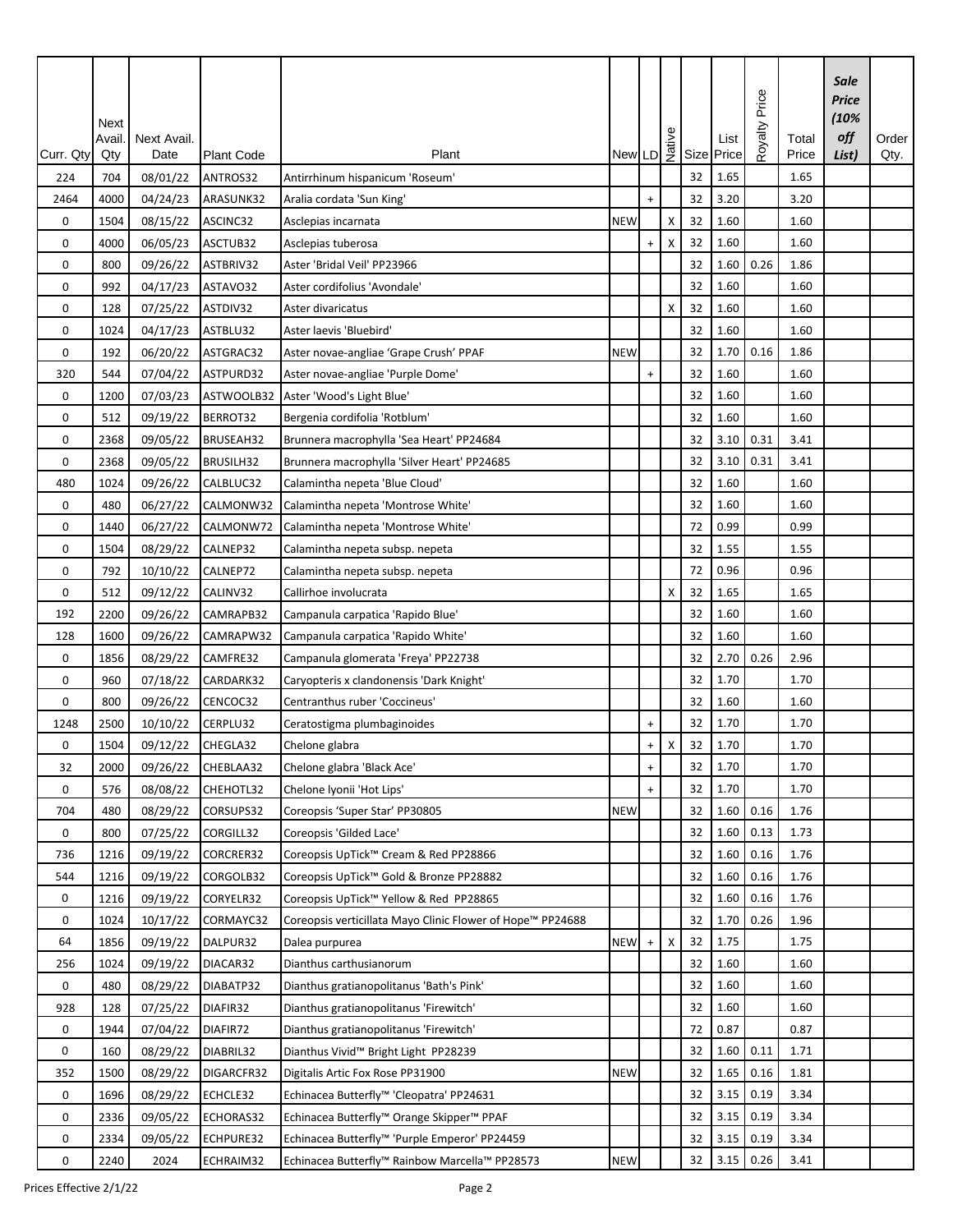| Curr. Qty | Next<br>Avail.<br>Qty | Next Avail.<br>Date | <b>Plant Code</b> | Plant                                                        |            |                                  |    |    | $\begin{array}{c} \begin{array}{c} \circ \\ \downarrow \\ \downarrow \end{array} \\ \begin{array}{c} \mathsf{New} \end{array} \end{array}$ List $\begin{array}{c} \circ \\ \downarrow \\ \mathsf{New} \end{array}$ List Size Price | Price<br>Royalty | Total<br>Price | Sale<br><b>Price</b><br>(10%<br>off<br>List) | Order<br>Qty. |
|-----------|-----------------------|---------------------|-------------------|--------------------------------------------------------------|------------|----------------------------------|----|----|------------------------------------------------------------------------------------------------------------------------------------------------------------------------------------------------------------------------------------|------------------|----------------|----------------------------------------------|---------------|
| 0         | 2496                  | 09/12/22            | ECHYELRM32        | Echinacea Butterfly™ Yellow Rainbow Marcella™ PP32292        | <b>NEW</b> |                                  |    | 32 | 3.15                                                                                                                                                                                                                               | 0.26             | 3.41           |                                              |               |
| 0         | 2400                  | 09/26/22            | ECHPOS32          | Echinacea Butterfly™Postman™ PP28524                         | <b>NEW</b> |                                  |    | 32 | 3.15                                                                                                                                                                                                                               | 0.19             | 3.34           |                                              |               |
| 0         | 3488                  | 09/05/22            | ECHSWEC32         | Echinacea Cone-Fections™ 'Sweet Chili' PP30322               | <b>NEW</b> |                                  |    | 32 | 3.15                                                                                                                                                                                                                               | 0.26             | 3.41           |                                              |               |
| 0         | 1856                  | 09/05/22            | ECHKINTO32        | Echinacea KISMET® Intense Orange PP28769                     |            |                                  |    | 32 | 3.15                                                                                                                                                                                                                               | 0.26             | 3.41           |                                              |               |
| 0         | 320                   | 09/05/22            | ECHKRAS32         | Echinacea KISMET® Raspberry PP28768                          |            |                                  |    | 32 | 3.15                                                                                                                                                                                                                               | 0.26             | 3.41           |                                              |               |
| 0         | 1408                  | 09/05/22            | ECHKWHI32         | Echinacea KISMET® White PP30856                              |            |                                  |    | 32 | 3.15                                                                                                                                                                                                                               | 0.26             | 3.41           |                                              |               |
| 0         | 1664                  | 09/05/22            | ECHKYEL32         | Echinacea KISMET® Yellow PP29922                             |            |                                  |    | 32 | 3.15                                                                                                                                                                                                                               | 0.26             | 3.41           |                                              |               |
| 0         | 576                   | 09/12/22            | ECHPAL32          | Echinacea pallida                                            | <b>NEW</b> |                                  | X  | 32 | 1.75                                                                                                                                                                                                                               |                  | 1.75           |                                              |               |
| 64        | 2784                  | 09/12/22            | ECHPAR32          | Echinacea paradoxa                                           |            |                                  | X  | 32 | 1.75                                                                                                                                                                                                                               |                  | 1.75           |                                              |               |
| 0         | 9040                  | 09/26/22            | ECHPIXM32         | Echinacea Pixie Meadowbrite™ PP18546                         |            |                                  |    | 32 | 3.30                                                                                                                                                                                                                               | 0.26             | 3.56           |                                              |               |
| 0         | 2016                  | 09/19/22            | ECHPIXM72         | Echinacea Pixie Meadowbrite™ PP18546                         |            |                                  |    | 72 | 2.70                                                                                                                                                                                                                               | 0.26             | 2.96           |                                              |               |
| 320       | 576                   | 07/25/22            | ECHPUR32          | Echinacea purpurea                                           |            |                                  | х  | 32 | 1.65                                                                                                                                                                                                                               |                  | 1.65           |                                              |               |
| 0         | 2592                  | 09/26/22            | ECHBUTK32         | Echinacea purpurea Cone-Fections™ 'Butterfly Kisses' PP24458 |            |                                  |    | 32 | 3.15                                                                                                                                                                                                                               | 0.26             | 3.41           |                                              |               |
| 544       | 2752                  | 08/22/22            | ECHFATA32         | Echinacea purpurea 'Fatal Attraction' PP18429                |            |                                  |    | 32 | 3.15                                                                                                                                                                                                                               | 0.21             | 3.36           |                                              |               |
| 0         | 2688                  | 09/05/22            | ECHGRET32         | Echinacea purpurea 'Green Twister'                           |            |                                  |    | 32 | 1.75                                                                                                                                                                                                                               |                  | 1.75           |                                              |               |
| 0         | 2000                  | 09/26/22            | ECHMAG32          | Echinacea purpurea 'Magnus'                                  |            |                                  |    | 32 | 1.65                                                                                                                                                                                                                               |                  | 1.65           |                                              |               |
| 0         | 1024                  | 10/10/22            | ECHPOWW32         | Echinacea purpurea 'Pow Wow White'                           |            |                                  |    | 32 | 1.75                                                                                                                                                                                                                               |                  | 1.75           |                                              |               |
| 0         | 832                   | 08/01/22            |                   | ECHPOWWB32 Echinacea purpurea 'Pow Wow Wild Berry'           |            |                                  |    | 32 | 1.75                                                                                                                                                                                                                               |                  | 1.75           |                                              |               |
| 0         | 1024                  | 09/26/22            | ECHRUBS32         | Echinacea purpurea 'Ruby Star'                               |            |                                  |    | 32 | 1.65                                                                                                                                                                                                                               |                  | 1.65           |                                              |               |
| 0         | 2000                  | 09/26/22            | ECHWHIS32         | Echinacea purpurea 'White Swan'                              |            |                                  |    | 32 | 1.65                                                                                                                                                                                                                               |                  | 1.65           |                                              |               |
| 0         | 1248                  | 10/10/22            | ECHSSAN32         | Echinacea Sombreo® Sangrita PP30138                          | <b>NEW</b> |                                  |    | 32 | 3.15                                                                                                                                                                                                                               | 0.15             | 3.30           |                                              |               |
| 0         | 960                   | 07/18/22            | ECHSADOO32        | Echinacea Sombrero® Adobe Orange PP26639                     |            |                                  |    | 32 | 3.15                                                                                                                                                                                                                               | 0.15             | 3.30           |                                              |               |
| 0         | 928                   | 06/20/22            | ECHSBAJB32        | Echinacea Sombrero® Baja Burgundy PP28162                    |            |                                  |    | 32 | 3.15                                                                                                                                                                                                                               | 0.15             | 3.30           |                                              |               |
| 992       | 4000                  | 10/10/22            | ECHSHOTC32        | Echinacea Sombrero® Hot Coral PP23097                        |            |                                  |    | 32 | 3.15                                                                                                                                                                                                                               | 0.15             | 3.30           |                                              |               |
| 0         | 576                   | 07/04/22            | ECHSLEMY32        | Echinacea Sombrero® Lemon Yellow Improved PP30116            |            |                                  |    | 32 | 3.15                                                                                                                                                                                                                               | 0.15             | 3.30           |                                              |               |
| 448       | 3904                  | 09/26/22            | ECHSSALR32        | Echinacea Sombrero® Salsa Red PP23105                        |            |                                  |    | 32 | 3.15                                                                                                                                                                                                                               | 0.15             | 3.30           |                                              |               |
| 0         | 2880                  | 09/26/22            | ECHSTREA32        | Echinacea Sombrero® Tres Amigos PP30750                      |            |                                  |    | 32 | 3.15                                                                                                                                                                                                                               | 0.15             | 3.30           |                                              |               |
| 0         | 1500                  | 09/19/22            | ERYYUC32          | Eryingium yuccifolium                                        |            |                                  | X. | 32 | 1.60                                                                                                                                                                                                                               |                  | 1.60           |                                              |               |
| 0         | 1024                  | 07/18/22            | EUPBABJ32         | Eupatorium dubium 'Baby Joe' PP20320                         |            | $\ddot{}$                        |    | 32 | 1.80                                                                                                                                                                                                                               | 0.17             | 1.97           |                                              |               |
| 224       | 1024                  | 08/22/22            | EUPPINF32         | Eupatorium fortunei 'Pink Frost'                             |            |                                  |    | 32 | 1.80                                                                                                                                                                                                                               |                  | 1.80           |                                              |               |
| 32        | 448                   | 09/26/22            | EUPPUR32          | Eupatorium purpureum                                         |            | $\ddot{}$                        | Χ  | 32 | 1.70                                                                                                                                                                                                                               |                  | 1.70           |                                              |               |
| 0         | 1024                  | 08/15/22            | EUPGAT32          | Eupatorium purpureum ssp. maculatum 'Gateway'                |            | $\ddot{}$                        |    | 32 | 1.80                                                                                                                                                                                                                               |                  | 1.80           |                                              |               |
| 0         | 1600                  | 09/26/22            | GALODO32          | Galium odoratum                                              |            |                                  |    | 32 | 1.70                                                                                                                                                                                                                               |                  | 1.70           |                                              |               |
| 0         | 320                   | 09/19/22            | GAUPINC32         | Gaura lindheimeri 'Pink Cloud'                               |            | $\ddot{}$                        |    | 32 | 1.60                                                                                                                                                                                                                               |                  | 1.60           |                                              |               |
| 0         | 576                   | 09/19/22            | GAUPINC72         | Gaura lindheimeri 'Pink Cloud'                               |            | $\begin{array}{c} + \end{array}$ |    | 72 | 0.87                                                                                                                                                                                                                               |                  | 0.87           |                                              |               |
| 320       | 512                   | 09/19/22            | GAUSISP32         | Gaura lindheimeri 'Siskiyou Pink'                            |            | $\begin{array}{c} + \end{array}$ |    | 32 | 1.60                                                                                                                                                                                                                               |                  | 1.60           |                                              |               |
| 0         | 360                   | 09/19/22            | GAUSISP72         | Gaura lindheimeri 'Siskiyou Pink'                            |            | $\begin{array}{c} + \end{array}$ |    | 72 | 0.87                                                                                                                                                                                                                               |                  | 0.87           |                                              |               |
| 0         | 320                   | 07/25/22            | GAUWHIB32         | Gaura lindheimeri 'Whirling Butterflies'                     |            | $\ddot{}$                        |    | 32 | 1.60                                                                                                                                                                                                                               |                  | 1.60           |                                              |               |
| 0         | 216                   | 06/20/22            | GAUWHIB72         | Gaura lindheimeri 'Whirling Butterflies'                     |            | $\begin{array}{c} + \end{array}$ |    | 72 | 0.87                                                                                                                                                                                                                               |                  | 0.87           |                                              |               |
| 0         | 960                   | 08/08/22            | GENBLUC32         | Gentiana cruciata 'Blue Cross'                               |            | $\ddot{}$                        |    | 32 | 1.90                                                                                                                                                                                                                               |                  | 1.90           |                                              |               |
| 32        | 1760                  | 08/15/22            | GERBIO32          | Geranium cantabrigiense 'Biokovo'                            |            |                                  |    | 32 | 2.10                                                                                                                                                                                                                               |                  | 2.10           |                                              |               |
| 0         | 720                   | 09/26/22            | GERBIO72          | Geranium cantabrigiense 'Biokovo'                            |            |                                  |    | 72 | 1.50                                                                                                                                                                                                                               |                  | 1.50           |                                              |               |
| 0         | 1024                  | 05/01/23            | GERCRYR32         | Geranium cantabrigiense Crystal Rose PP20809                 |            |                                  |    | 32 | 2.10                                                                                                                                                                                                                               | 0.29             | 2.39           |                                              |               |
| 160       | 1536                  | 09/19/22            | GERKAR32          | Geranium cantabrigiense 'Karmina'                            |            |                                  |    | 32 | 2.10                                                                                                                                                                                                                               |                  | 2.10           |                                              |               |
| 432       | 1008                  | 08/08/22            | GERKAR72          | Geranium cantabrigiense 'Karmina'                            |            |                                  |    | 72 | 1.50                                                                                                                                                                                                                               |                  | 1.50           |                                              |               |
| 0         | 1088                  | 08/08/22            | GERBEV32          | Geranium macrorrhizum 'Bevan's Variety'                      |            |                                  |    | 32 | 2.25                                                                                                                                                                                                                               |                  | 2.25           |                                              |               |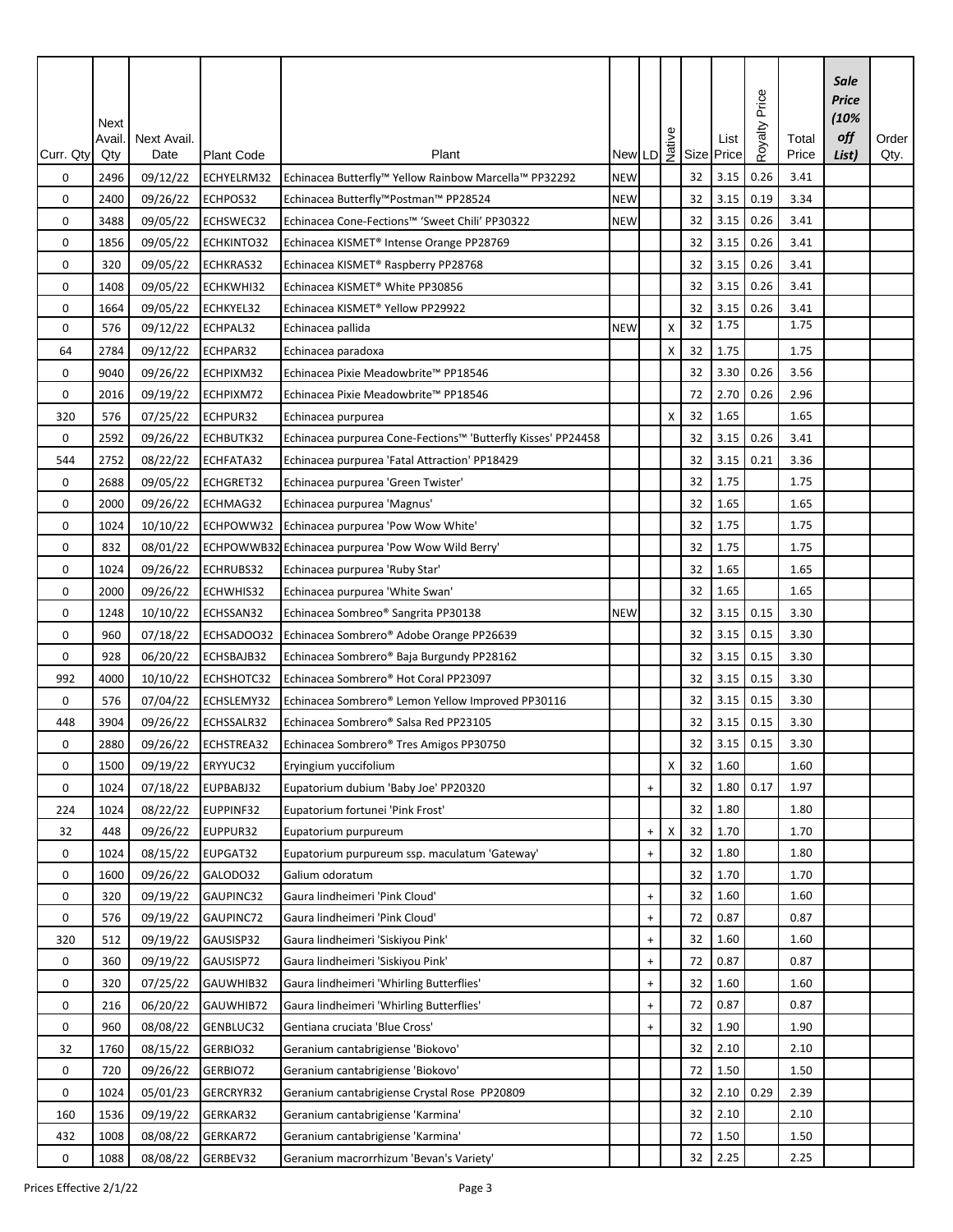| Curr. Qty   | Next<br>Avail.<br>Qty | Next Avail.<br>Date | <b>Plant Code</b> | Plant                                                 |            |                                  |   |          | New LD $\frac{3}{2}$ Size Price | Royalty Price | Total<br>Price | Sale<br>Price<br>(10%<br>off<br>List) | Order<br>Qty. |
|-------------|-----------------------|---------------------|-------------------|-------------------------------------------------------|------------|----------------------------------|---|----------|---------------------------------|---------------|----------------|---------------------------------------|---------------|
|             |                       |                     |                   |                                                       |            |                                  |   |          | 2.25                            |               | 2.25           |                                       |               |
| 0           | 1504                  | 09/19/22            | GERING32          | Geranium macrorrhizum 'Ingwersen's Variety'           |            |                                  |   | 32<br>32 | 2.25                            |               | 2.25           |                                       |               |
| 0           | 1504                  | 05/22/23            | GERSPE32          | Geranium macrorrhizum 'Spessart'                      |            |                                  |   |          |                                 |               |                |                                       |               |
| 0           | 2144                  | 06/20/22            | GERMACU32         | Geranium maculatum                                    |            |                                  | Χ | 32       | 2.25                            |               | 2.25           |                                       |               |
| 0           | 1856                  | 06/20/22            | GERROZ32          | Geranium 'Rozanne'                                    |            |                                  |   | 32       | 3.20                            | 0.11          | 3.31           |                                       |               |
| 0           | 1600                  | 09/19/22            | GERSAN32          | Geranium sanguineum                                   |            |                                  |   | 32       | 2.25                            |               | 2.25           |                                       |               |
| 0           | 1024                  | 05/01/23            | GERMAXF32         | Geranium sanguineum 'Max Frei'                        |            |                                  |   | 32       | 2.30                            |               | 2.30           |                                       |               |
| $\mathbf 0$ | 960                   | 09/12/22            | GERSTR32          | Geranium sanguineum var. striatum                     |            |                                  |   | 32       | 2.25                            |               | 2.25           |                                       |               |
| 0           | 1920                  | 09/05/22            | GEUTRI32          | Geum triflorum                                        | <b>NEW</b> |                                  | X | 32       | 1.85                            |               | 1.85           |                                       |               |
| 0           | 2000                  | 2023                | CALKARF32         | Grass-Calamagrostis acutiflora 'Karl Foerster'        |            |                                  |   | 32       | 1.75                            |               | 1.75           |                                       |               |
| $\mathbf 0$ | 656                   | 08/08/22            | CALBRA32          | Grass-Calamagrostis brachytricha                      |            |                                  |   | 32       | 1.65                            |               | 1.65           |                                       |               |
| 1120        | 3520                  | 07/11/22            | CALCHE32          | Grass-Calamagrostis 'Cheju-Do'                        |            |                                  |   | 32       | 1.75                            |               | 1.75           | 1.58                                  |               |
| 1504        | 1984                  | 09/05/22            | CARBRE32          | <b>Grass-Carex brevior</b>                            |            |                                  | X | 32       | 1.65                            |               | 1.65           | 1.49                                  |               |
| 0           | TBD                   | 10/31/22            | CARBLUZ32         | Grass-Carex flacca 'Blue Zinger'                      |            |                                  |   | 32       | 1.70                            |               | 1.70           |                                       |               |
| 0           | TBD                   | 02/06/23            | CARBLUZ72         | Grass-Carex flacca 'Blue Zinger'                      |            |                                  |   | 72       | 1.30                            |               | 1.30           |                                       |               |
| 1728        | $\mathbf{0}$          | 04/10/23            | CARICED32         | Grass-Carex morrowii 'Ice Dance'                      |            |                                  |   | 32       | 1.85                            |               | 1.85           | 1.67                                  |               |
| 1152        | $\mathbf{0}$          | 04/10/23            | CARICED72         | Grass-Carex morrowii 'Ice Dance'                      |            |                                  |   | 72       | 1.40                            |               | 1.40           | 1.26                                  |               |
| 0           | 1024                  | 10/10/22            | CARPEN32          | Grass-Carex pensylvanica                              |            |                                  | X | 32       | 1.85                            |               | 1.85           |                                       |               |
| 0           | 2000                  | 10/17/22            | CARROS32          | Grass-Carex rosea                                     |            |                                  | X | 32       | 1.75                            |               | 1.75           |                                       |               |
| 0           | TBD                   | 2023                | PANNOR32          | Grass-Panicum virgatum 'Northwind'                    |            |                                  |   | 32       | 2.10                            |               | 2.10           |                                       |               |
| 0           | <b>TBD</b>            | 2023                | PANSHE32          | Grass-Panicum virgatum 'Shenandoah'                   |            |                                  |   | 32       | 2.10                            |               | 2.10           |                                       |               |
| 0           | TBD                   | TBD                 | PENREDH32         | Grass-Pennisetum alopecuroides 'Red Head'             |            |                                  |   | 32       | 1.75                            |               | 1.75           |                                       |               |
| 0           | 1024                  | 03/13/23            | SCHSCO32          | Grass-Schizachyrium scoparium                         |            |                                  | X | 32       | 1.70                            |               | 1.70           |                                       |               |
| 0           | TBD                   | 2023                | SESAUT32          | Grass-Sesleria autumnalis                             |            |                                  |   | 32       | 1.80                            |               | 1.80           |                                       |               |
| 2624        | 2500                  | 04/03/23            | SESGRE32          | Grass-Sesleria 'Greenlee Hybrid'                      |            |                                  |   | 32       | 1.80                            |               | 1.80           | 1.62                                  |               |
| 0           | 1824                  | 09/19/22            | SPOHET32          | Grass-Sporobolus heterolepis                          |            |                                  | X | 32       | 1.80                            |               | 1.80           |                                       |               |
| 0           | 864                   | 09/19/22            | SPOHET72          | Grass-Sporobolus heterolepis                          |            |                                  | X | 72       | 1.40                            |               | 1.40           |                                       |               |
| 0           | 1500                  | 08/15/22            | HELBAN32          | Helenium autumnale Mariachi™ 'Bandera' PP27397        |            | $\ddot{}$                        |   | 32       | 1.90                            | 0.26          | 2.16           |                                       |               |
| 0           | 960                   | 09/12/22            | HELFUE32          | Helenium autumnale Mariachi™ 'Fuego' PP25977          |            | $\begin{array}{c} + \end{array}$ |   | 32       | 1.90 0.26                       |               | 2.16           |                                       |               |
| 416         | 800                   | 09/05/22            | HELSAL32          | Helenium autumnale Mariachi™ 'Salsa' PP25978          |            | $\ddot{}$                        |   | 32       | 1.90                            | 0.26          | 2.16           |                                       |               |
| 0           | 1152                  | 09/12/22            | HELSIE32          | Helenium autumnale Mariachi™ 'Siesta' PP25969         |            | $\ddot{}$                        |   | 32       | 1.90                            | 0.26          | 2.16           |                                       |               |
| 0           | 1216                  | 09/12/22            | HELSOM32          | Helenium autumnale Mariachi™ 'Sombrero' PP25968       |            | $+$                              |   | 32       | 1.90                            | 0.26          | 2.16           |                                       |               |
| 224         | 1056                  | 09/05/22            | HELHEL32          | Heliopsis helianthoides                               | <b>NEW</b> | $\ddot{}$                        | X | 32       | 1.70                            |               | 1.70           | 1.53                                  |               |
| 0           | 1024                  | 09/19/22            | HELSUMN32         | Heliopsis helianthoides 'Summer Nights'               |            | $\ddot{}$                        |   | 32       | 1.70                            |               | 1.70           |                                       |               |
| 480         | 2400                  | 08/15/22            | HELBURH32         | Heliopsis helianthoides var. scabra 'Burning Hearts'  | <b>NEW</b> | $\begin{array}{c} + \end{array}$ |   | 32       | 1.70                            |               | 1.70           |                                       |               |
| 0           | 1504                  | 08/15/22            | HELBLEH32         | Heliopsis helianthoides var. scabra 'Bleeding Hearts' |            | $\ddot{}$                        |   | 32       | 1.70                            |               | 1.70           |                                       |               |
| 32          | 2368                  | 02/13/23            | HEUBERS32         | Heuchera 'Berry Smoothie' PP21871                     |            |                                  |   | 32       | 3.10                            | 0.26          | 3.36           |                                       |               |
| 928         | 2368                  | 02/13/23            | HEUBLAT32         | Heuchera 'Black Taffeta' PP26162                      |            |                                  |   | 32       | 3.10                            | 0.26          | 3.36           |                                       |               |
| 0           | 1856                  | 10/03/22            | HEUCAR32          | Heuchera 'Caramel' PP16560                            |            |                                  |   | 32       | 3.10                            | 0.16          | 3.26           |                                       |               |
| 704         | 2500                  | 12/12/22            | HEUFPUR32         | Heuchera FOREVER® Purple PP26358                      |            |                                  |   | 32       | 3.10                            | 0.26          | 3.36           |                                       |               |
| 0           | 1728                  | 12/12/22            | HEUFRED32         | Heuchera FOREVER® Red PP29644                         |            |                                  |   | 32       | 3.10                            | 0.26          | 3.36           |                                       |               |
| 256         | 2848                  | 02/20/23            | HEUGEOP32         | Heuchera 'Georgia Peach' PP19375                      |            |                                  |   | 32       | 3.10                            | 0.26          | 3.36           |                                       |               |
| 96          | 800                   | 08/29/22            | HEUGRES32         | Heuchera 'Green Spice'                                |            |                                  |   | 32       | 3.10                            |               | 3.10           |                                       |               |
| 96          | 2688                  | 02/20/23            | HEULIMM32         | Heuchera 'Lime Marmalade' PP21861                     |            |                                  |   | 32       | 3.10                            | 0.26          | 3.36           |                                       |               |
| 0           | 3680                  | 08/01/22            | HEUPALP32         | Heuchera micrantha 'Palace Purple'                    |            |                                  |   | 32       | 1.65                            |               | 1.65           |                                       |               |
| 936         | 864                   | 08/15/22            | HEUPALP72         | Heuchera micrantha 'Palace Purple'                    |            |                                  |   | 72       | 0.95                            |               | 0.95           |                                       |               |
| 0           | 352                   | 08/29/22            | HEUMIDR32         | Heuchera 'Midnight Rose' PP18551                      |            |                                  |   | 32       | $3.10 \ 0.26$                   |               | 3.36           |                                       |               |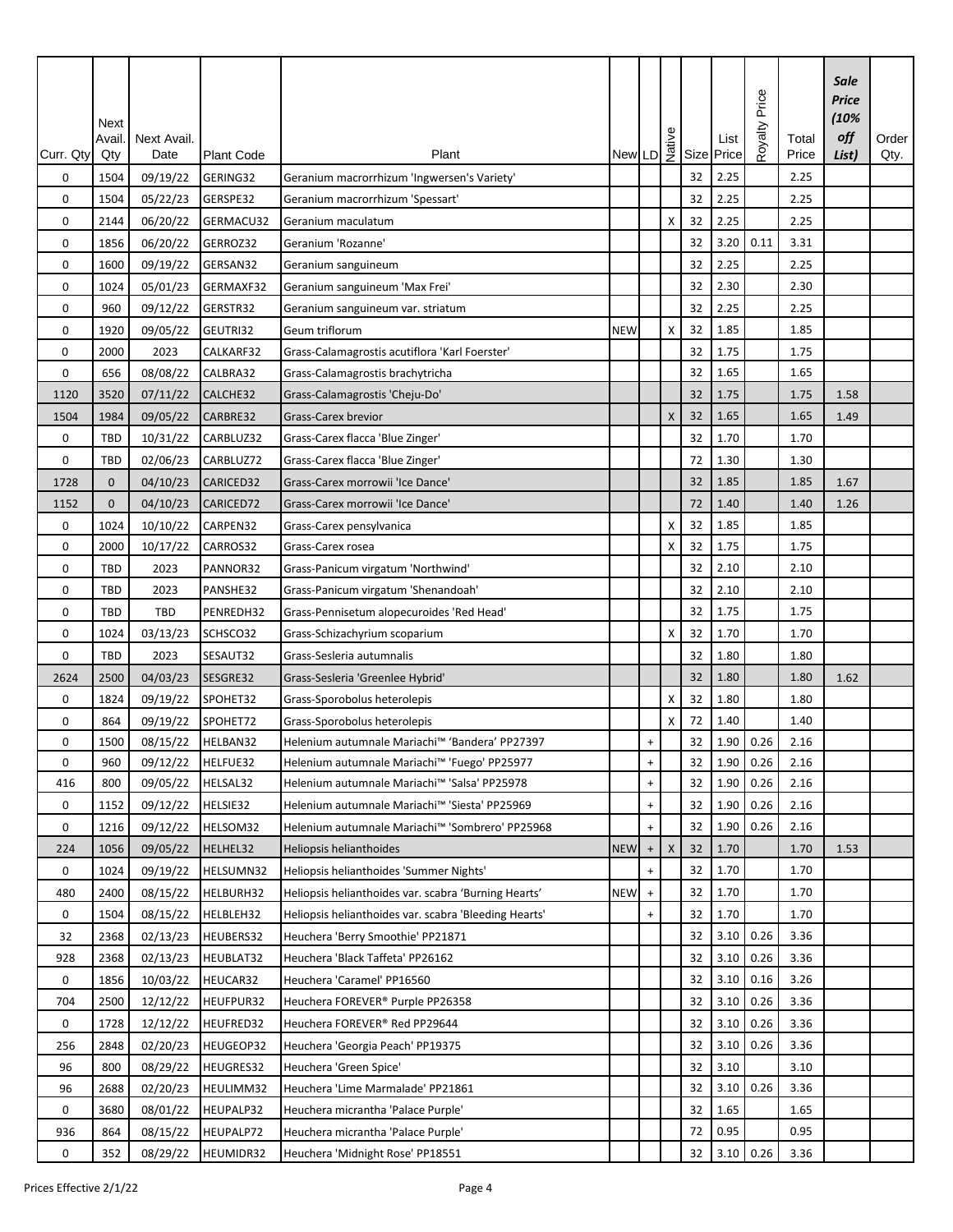| $\begin{array}{c} \begin{array}{c} \circ \\ \downarrow \\ \downarrow \end{array} \\ \begin{array}{c} \mathsf{New} \end{array} \end{array}$ List $\begin{array}{c} \circ \\ \downarrow \\ \mathsf{New} \end{array}$ List Size Price<br>List)<br>Curr. Qty<br>Qty<br><b>Plant Code</b><br>Price<br>3.10<br>0.26<br>07/04/22<br>3.36<br>Heuchera Northern Exposure™ Lime PP29162<br><b>NEW</b><br>32<br>352<br>352<br>HEUNELIM32<br>3.10<br>0.26<br>32<br>3.36<br>1280<br>640<br>09/19/22<br>HEUNEPUR32<br><b>NEW</b><br>Heuchera Northern Exposure™ Purple PP30568<br>3.10<br>0.26<br>3.36<br>608<br>1280<br>09/19/22<br><b>NEW</b><br>32<br>HEUNERED32<br>Heuchera Northern Exposure™ Red PP29420<br>3.10<br>3.36<br>32<br>0.26<br>256<br>07/18/22<br>HEUOBS32<br>736<br>Heuchera 'Obsidian' PP14836<br>3.10<br>0.26<br>704<br>12/12/22<br>HEUPEAF32<br>3.36<br>2500<br>Heuchera 'Peach Flambe' PP17195<br><b>NEW</b><br>32<br>32<br>2.80<br>192<br>544<br>06/27/22<br>HEUPLUP32<br>2.80<br>Heuchera 'Plum Pudding'<br>2016<br>10/03/22<br>HEUAUTB32<br>Heuchera villosa 'Autumn Bride'<br>32<br>1.90<br>1.90<br>0<br>3.10<br>0.26<br>3.36<br>0<br>1056<br>07/18/22<br>HEUGOLZ32<br>Heucherella 'Gold Zebra' PP22104<br>32<br><b>NEW</b><br>3.10<br>0<br>HEUPINR32<br>32<br>0.26<br>3.36<br>1376<br>08/29/22<br>Heucherella 'Pink Revolution' PP30656<br>3.05<br>0.26<br>3.31<br>32<br>320<br>1408<br>10/31/22<br>HEUSWET32<br>Heucherella 'Sweet Tea' PP21296<br>2.10<br>32<br>0<br>08/15/22<br>HYDANN32<br>2.10<br>224<br>Hydrangea arborescens 'Annabelle'<br>32<br>1.75<br>1.75<br>0<br>256<br>09/19/22<br>HYPBRI32<br>Hypericum calycinum 'Brigadoon'<br>32<br>2.55<br>2.55<br>800<br>08/30/22<br>IRICRI32<br>0<br>Iris cristata<br>х<br>32<br>1.75<br>1500<br>08/29/22<br>IRISHR32<br>$\pmb{\times}$<br>1.75<br>672<br>Iris virginica var. shrevei<br><b>NEW</b><br>1.58<br>1.65<br>32<br>08/15/22<br>KALBLUS32<br>1.65<br>1.49<br>448<br>2656<br>Kalimeris incisa 'Blue Star'<br>0.99<br>576<br>360<br>08/29/22<br>KALBLUS72<br>Kalimeris incisa 'Blue Star'<br>72<br>0.99<br>1.65<br>320<br>1024<br>07/25/22<br>KALDAIM32<br>32<br>1.65<br>Kalimeris integrifolia 'Daisy Mae'<br>0.99<br>0<br>07/25/22<br>KALDAIM72<br>72<br>0.99<br>720<br>Kalimeris integrifolia 'Daisy Mae'<br>2.20<br>960<br>08/08/22<br>32<br>2.20<br>0<br>KIRPAL32<br>Kirengeshoma palamata<br>$\ddot{}$<br>1.70<br>32<br>896<br>08/29/22<br>KNAMARM32<br>Knautia macedonica 'Mars Midget'<br>32<br>1.70<br>1.65<br>32<br>1.65<br>08/29/22<br>96<br>224<br>LAMGHO32<br>Lamium maculatum 'Ghost'<br>1.95<br>800<br>32<br>1.95<br>512<br>09/12/22<br>LAMORV32<br>Lamium orvala<br>1.65<br>32<br>1.65<br>0<br>10/31/22<br>LAVMUN32<br>4000<br>Lavandula angustifolia 'Munstead'<br>LAVSUP32<br>10/03/22<br>32<br>1.65<br>0.08<br>1.73<br>768<br>1216<br>Lavandula angustifolia 'SuperBlue' PP24929<br>1.65<br>1.65<br>$\mathbf 0$<br>736<br>09/26/22<br>LAVGRO32<br>32<br>Lavandula x intermedia 'Grosso'<br>1024<br>4000<br>11/21/22<br>LAVPHE32<br>1.80<br>0.15<br>1.95<br>Lavandula x intermedia Phenomenal® PP24193<br>32<br>2.75<br>0.26<br>32<br>3.01<br>224<br>800<br>09/05/22<br>LEOBLOS32<br>Leontopodium alpinium Blossom of Snow PP29106<br>$\ddot{}$<br>2.25<br>992<br>07/11/22<br>LESGIB32<br>Lespedeza thunbergii 'Gibraltar'<br>32<br>2.25<br>0<br>$\begin{array}{c} + \end{array}$<br>32<br>1.75<br>128<br>08/15/22<br>LEUBEC32<br>1.75<br>1504<br>Leucanthemum superbum 'Becky'<br>1.75<br>LEUSNOC32<br>32<br>1.75<br>512<br>3000<br>10/31/22<br>Leucanthemum superbum 'Snowcap'<br>1.10<br>72<br>1.10<br>720<br>1080<br>10/24/22<br>LEUSNOC72<br>Leucanthemum superbum 'Snowcap'<br>1.70<br>32<br>1.70<br>0<br>1500<br>2023<br>LIALIG32<br>х<br>Liatris ligulistylis<br>$\ddot{}$<br>0<br>32<br>1.75<br>1.75<br>1504<br>08/15/22<br>LIAMIC32<br>Liatris microcephala<br>$\ddot{}$<br>х<br>0<br>32<br>1.75<br>1024<br>09/19/22<br>LIAPYC32<br>1.75<br>Liatris pycnostachya<br>$\ddot{}$<br>X<br>1.65<br>0<br>1024<br>09/05/22<br>LIMLAT32<br>Limonium latifolium<br>32<br>1.65<br>LYSAUR32<br>32<br>1.60<br>1.60<br>224<br>TBD<br>TBD<br>Lysimachia nummularia 'Aurea'<br>08/22/22<br>MONBEEL32<br>Monarda Bee-You® Bee Lieve™ PP29078<br>1.70<br>0<br>800<br>32<br>0.26<br>1.96<br>0.92<br>0.26<br>09/05/22<br>MONBEEL72<br>1.18<br>0<br>720<br>Monarda Bee-You® Bee Lieve™ PP29078<br>72<br>1.70<br>0<br>800<br>08/08/22<br>MONBEEP32<br>Monarda Bee-You® 'Bee Pretty' PPAF<br>32<br>0.26<br>1.96<br>0.92<br>72<br>0.26<br>1.18<br>0<br>720<br>09/05/22<br>MONBEEP72<br>Monarda Bee-You® 'Bee Pretty' PPAF<br>1.70<br>08/08/22<br>MONBEEF32<br>0.26<br>1.96<br>0<br>1152<br>Monarda Bee-You® Bee-Free™ PP29032<br>32<br>0.92<br>0.26<br>1.18<br>288<br>432<br>08/29/22<br>MONBEEF72<br>Monarda Bee-You® Bee-Free™ PP29032<br>72<br>1.70<br>0.26<br>1.96<br>08/15/22<br>MONBEEH32<br>Monarda Bee-You® Bee-Happy™ PP29080<br>32<br>896<br>1504<br>1.79<br>0.92<br>0<br>720<br>08/29/22<br>MONBEEH72<br>Monarda Bee-You® Bee-Happy™ PP29080<br>0.26<br>72<br>1.18<br>1.70<br>0.26<br>0<br>MONBEEM32<br>32<br>1.96<br>1056<br>07/11/22<br>Monarda Bee-You® 'Bee-Merry' PPAF |   | Next<br>Avail. | Next Avail.<br>Date |           | Plant                             |  |    |      | Price<br>Royalty | Total | Sale<br><b>Price</b><br>(10%<br>off | Order<br>Qty. |
|----------------------------------------------------------------------------------------------------------------------------------------------------------------------------------------------------------------------------------------------------------------------------------------------------------------------------------------------------------------------------------------------------------------------------------------------------------------------------------------------------------------------------------------------------------------------------------------------------------------------------------------------------------------------------------------------------------------------------------------------------------------------------------------------------------------------------------------------------------------------------------------------------------------------------------------------------------------------------------------------------------------------------------------------------------------------------------------------------------------------------------------------------------------------------------------------------------------------------------------------------------------------------------------------------------------------------------------------------------------------------------------------------------------------------------------------------------------------------------------------------------------------------------------------------------------------------------------------------------------------------------------------------------------------------------------------------------------------------------------------------------------------------------------------------------------------------------------------------------------------------------------------------------------------------------------------------------------------------------------------------------------------------------------------------------------------------------------------------------------------------------------------------------------------------------------------------------------------------------------------------------------------------------------------------------------------------------------------------------------------------------------------------------------------------------------------------------------------------------------------------------------------------------------------------------------------------------------------------------------------------------------------------------------------------------------------------------------------------------------------------------------------------------------------------------------------------------------------------------------------------------------------------------------------------------------------------------------------------------------------------------------------------------------------------------------------------------------------------------------------------------------------------------------------------------------------------------------------------------------------------------------------------------------------------------------------------------------------------------------------------------------------------------------------------------------------------------------------------------------------------------------------------------------------------------------------------------------------------------------------------------------------------------------------------------------------------------------------------------------------------------------------------------------------------------------------------------------------------------------------------------------------------------------------------------------------------------------------------------------------------------------------------------------------------------------------------------------------------------------------------------------------------------------------------------------------------------------------------------------------------------------------------------------------------------------------------------------------------------------------------------------------------------------------------------------------------------------------------------------------------------------------------------------------------------------------------------------------------------------------------------------------------------------------------------------------------------------------------------------------------------------------------------------------------------------------------------------------------------------------------------------------------------------------------------------------------------------------------------------------------------------------------------------------------------------------------------------------------------------------------------------------------------------------|---|----------------|---------------------|-----------|-----------------------------------|--|----|------|------------------|-------|-------------------------------------|---------------|
|                                                                                                                                                                                                                                                                                                                                                                                                                                                                                                                                                                                                                                                                                                                                                                                                                                                                                                                                                                                                                                                                                                                                                                                                                                                                                                                                                                                                                                                                                                                                                                                                                                                                                                                                                                                                                                                                                                                                                                                                                                                                                                                                                                                                                                                                                                                                                                                                                                                                                                                                                                                                                                                                                                                                                                                                                                                                                                                                                                                                                                                                                                                                                                                                                                                                                                                                                                                                                                                                                                                                                                                                                                                                                                                                                                                                                                                                                                                                                                                                                                                                                                                                                                                                                                                                                                                                                                                                                                                                                                                                                                                                                                                                                                                                                                                                                                                                                                                                                                                                                                                                                                                                                                      |   |                |                     |           |                                   |  |    |      |                  |       |                                     |               |
|                                                                                                                                                                                                                                                                                                                                                                                                                                                                                                                                                                                                                                                                                                                                                                                                                                                                                                                                                                                                                                                                                                                                                                                                                                                                                                                                                                                                                                                                                                                                                                                                                                                                                                                                                                                                                                                                                                                                                                                                                                                                                                                                                                                                                                                                                                                                                                                                                                                                                                                                                                                                                                                                                                                                                                                                                                                                                                                                                                                                                                                                                                                                                                                                                                                                                                                                                                                                                                                                                                                                                                                                                                                                                                                                                                                                                                                                                                                                                                                                                                                                                                                                                                                                                                                                                                                                                                                                                                                                                                                                                                                                                                                                                                                                                                                                                                                                                                                                                                                                                                                                                                                                                                      |   |                |                     |           |                                   |  |    |      |                  |       |                                     |               |
|                                                                                                                                                                                                                                                                                                                                                                                                                                                                                                                                                                                                                                                                                                                                                                                                                                                                                                                                                                                                                                                                                                                                                                                                                                                                                                                                                                                                                                                                                                                                                                                                                                                                                                                                                                                                                                                                                                                                                                                                                                                                                                                                                                                                                                                                                                                                                                                                                                                                                                                                                                                                                                                                                                                                                                                                                                                                                                                                                                                                                                                                                                                                                                                                                                                                                                                                                                                                                                                                                                                                                                                                                                                                                                                                                                                                                                                                                                                                                                                                                                                                                                                                                                                                                                                                                                                                                                                                                                                                                                                                                                                                                                                                                                                                                                                                                                                                                                                                                                                                                                                                                                                                                                      |   |                |                     |           |                                   |  |    |      |                  |       |                                     |               |
|                                                                                                                                                                                                                                                                                                                                                                                                                                                                                                                                                                                                                                                                                                                                                                                                                                                                                                                                                                                                                                                                                                                                                                                                                                                                                                                                                                                                                                                                                                                                                                                                                                                                                                                                                                                                                                                                                                                                                                                                                                                                                                                                                                                                                                                                                                                                                                                                                                                                                                                                                                                                                                                                                                                                                                                                                                                                                                                                                                                                                                                                                                                                                                                                                                                                                                                                                                                                                                                                                                                                                                                                                                                                                                                                                                                                                                                                                                                                                                                                                                                                                                                                                                                                                                                                                                                                                                                                                                                                                                                                                                                                                                                                                                                                                                                                                                                                                                                                                                                                                                                                                                                                                                      |   |                |                     |           |                                   |  |    |      |                  |       |                                     |               |
|                                                                                                                                                                                                                                                                                                                                                                                                                                                                                                                                                                                                                                                                                                                                                                                                                                                                                                                                                                                                                                                                                                                                                                                                                                                                                                                                                                                                                                                                                                                                                                                                                                                                                                                                                                                                                                                                                                                                                                                                                                                                                                                                                                                                                                                                                                                                                                                                                                                                                                                                                                                                                                                                                                                                                                                                                                                                                                                                                                                                                                                                                                                                                                                                                                                                                                                                                                                                                                                                                                                                                                                                                                                                                                                                                                                                                                                                                                                                                                                                                                                                                                                                                                                                                                                                                                                                                                                                                                                                                                                                                                                                                                                                                                                                                                                                                                                                                                                                                                                                                                                                                                                                                                      |   |                |                     |           |                                   |  |    |      |                  |       |                                     |               |
|                                                                                                                                                                                                                                                                                                                                                                                                                                                                                                                                                                                                                                                                                                                                                                                                                                                                                                                                                                                                                                                                                                                                                                                                                                                                                                                                                                                                                                                                                                                                                                                                                                                                                                                                                                                                                                                                                                                                                                                                                                                                                                                                                                                                                                                                                                                                                                                                                                                                                                                                                                                                                                                                                                                                                                                                                                                                                                                                                                                                                                                                                                                                                                                                                                                                                                                                                                                                                                                                                                                                                                                                                                                                                                                                                                                                                                                                                                                                                                                                                                                                                                                                                                                                                                                                                                                                                                                                                                                                                                                                                                                                                                                                                                                                                                                                                                                                                                                                                                                                                                                                                                                                                                      |   |                |                     |           |                                   |  |    |      |                  |       |                                     |               |
|                                                                                                                                                                                                                                                                                                                                                                                                                                                                                                                                                                                                                                                                                                                                                                                                                                                                                                                                                                                                                                                                                                                                                                                                                                                                                                                                                                                                                                                                                                                                                                                                                                                                                                                                                                                                                                                                                                                                                                                                                                                                                                                                                                                                                                                                                                                                                                                                                                                                                                                                                                                                                                                                                                                                                                                                                                                                                                                                                                                                                                                                                                                                                                                                                                                                                                                                                                                                                                                                                                                                                                                                                                                                                                                                                                                                                                                                                                                                                                                                                                                                                                                                                                                                                                                                                                                                                                                                                                                                                                                                                                                                                                                                                                                                                                                                                                                                                                                                                                                                                                                                                                                                                                      |   |                |                     |           |                                   |  |    |      |                  |       |                                     |               |
|                                                                                                                                                                                                                                                                                                                                                                                                                                                                                                                                                                                                                                                                                                                                                                                                                                                                                                                                                                                                                                                                                                                                                                                                                                                                                                                                                                                                                                                                                                                                                                                                                                                                                                                                                                                                                                                                                                                                                                                                                                                                                                                                                                                                                                                                                                                                                                                                                                                                                                                                                                                                                                                                                                                                                                                                                                                                                                                                                                                                                                                                                                                                                                                                                                                                                                                                                                                                                                                                                                                                                                                                                                                                                                                                                                                                                                                                                                                                                                                                                                                                                                                                                                                                                                                                                                                                                                                                                                                                                                                                                                                                                                                                                                                                                                                                                                                                                                                                                                                                                                                                                                                                                                      |   |                |                     |           |                                   |  |    |      |                  |       |                                     |               |
|                                                                                                                                                                                                                                                                                                                                                                                                                                                                                                                                                                                                                                                                                                                                                                                                                                                                                                                                                                                                                                                                                                                                                                                                                                                                                                                                                                                                                                                                                                                                                                                                                                                                                                                                                                                                                                                                                                                                                                                                                                                                                                                                                                                                                                                                                                                                                                                                                                                                                                                                                                                                                                                                                                                                                                                                                                                                                                                                                                                                                                                                                                                                                                                                                                                                                                                                                                                                                                                                                                                                                                                                                                                                                                                                                                                                                                                                                                                                                                                                                                                                                                                                                                                                                                                                                                                                                                                                                                                                                                                                                                                                                                                                                                                                                                                                                                                                                                                                                                                                                                                                                                                                                                      |   |                |                     |           |                                   |  |    |      |                  |       |                                     |               |
|                                                                                                                                                                                                                                                                                                                                                                                                                                                                                                                                                                                                                                                                                                                                                                                                                                                                                                                                                                                                                                                                                                                                                                                                                                                                                                                                                                                                                                                                                                                                                                                                                                                                                                                                                                                                                                                                                                                                                                                                                                                                                                                                                                                                                                                                                                                                                                                                                                                                                                                                                                                                                                                                                                                                                                                                                                                                                                                                                                                                                                                                                                                                                                                                                                                                                                                                                                                                                                                                                                                                                                                                                                                                                                                                                                                                                                                                                                                                                                                                                                                                                                                                                                                                                                                                                                                                                                                                                                                                                                                                                                                                                                                                                                                                                                                                                                                                                                                                                                                                                                                                                                                                                                      |   |                |                     |           |                                   |  |    |      |                  |       |                                     |               |
|                                                                                                                                                                                                                                                                                                                                                                                                                                                                                                                                                                                                                                                                                                                                                                                                                                                                                                                                                                                                                                                                                                                                                                                                                                                                                                                                                                                                                                                                                                                                                                                                                                                                                                                                                                                                                                                                                                                                                                                                                                                                                                                                                                                                                                                                                                                                                                                                                                                                                                                                                                                                                                                                                                                                                                                                                                                                                                                                                                                                                                                                                                                                                                                                                                                                                                                                                                                                                                                                                                                                                                                                                                                                                                                                                                                                                                                                                                                                                                                                                                                                                                                                                                                                                                                                                                                                                                                                                                                                                                                                                                                                                                                                                                                                                                                                                                                                                                                                                                                                                                                                                                                                                                      |   |                |                     |           |                                   |  |    |      |                  |       |                                     |               |
|                                                                                                                                                                                                                                                                                                                                                                                                                                                                                                                                                                                                                                                                                                                                                                                                                                                                                                                                                                                                                                                                                                                                                                                                                                                                                                                                                                                                                                                                                                                                                                                                                                                                                                                                                                                                                                                                                                                                                                                                                                                                                                                                                                                                                                                                                                                                                                                                                                                                                                                                                                                                                                                                                                                                                                                                                                                                                                                                                                                                                                                                                                                                                                                                                                                                                                                                                                                                                                                                                                                                                                                                                                                                                                                                                                                                                                                                                                                                                                                                                                                                                                                                                                                                                                                                                                                                                                                                                                                                                                                                                                                                                                                                                                                                                                                                                                                                                                                                                                                                                                                                                                                                                                      |   |                |                     |           |                                   |  |    |      |                  |       |                                     |               |
|                                                                                                                                                                                                                                                                                                                                                                                                                                                                                                                                                                                                                                                                                                                                                                                                                                                                                                                                                                                                                                                                                                                                                                                                                                                                                                                                                                                                                                                                                                                                                                                                                                                                                                                                                                                                                                                                                                                                                                                                                                                                                                                                                                                                                                                                                                                                                                                                                                                                                                                                                                                                                                                                                                                                                                                                                                                                                                                                                                                                                                                                                                                                                                                                                                                                                                                                                                                                                                                                                                                                                                                                                                                                                                                                                                                                                                                                                                                                                                                                                                                                                                                                                                                                                                                                                                                                                                                                                                                                                                                                                                                                                                                                                                                                                                                                                                                                                                                                                                                                                                                                                                                                                                      |   |                |                     |           |                                   |  |    |      |                  |       |                                     |               |
|                                                                                                                                                                                                                                                                                                                                                                                                                                                                                                                                                                                                                                                                                                                                                                                                                                                                                                                                                                                                                                                                                                                                                                                                                                                                                                                                                                                                                                                                                                                                                                                                                                                                                                                                                                                                                                                                                                                                                                                                                                                                                                                                                                                                                                                                                                                                                                                                                                                                                                                                                                                                                                                                                                                                                                                                                                                                                                                                                                                                                                                                                                                                                                                                                                                                                                                                                                                                                                                                                                                                                                                                                                                                                                                                                                                                                                                                                                                                                                                                                                                                                                                                                                                                                                                                                                                                                                                                                                                                                                                                                                                                                                                                                                                                                                                                                                                                                                                                                                                                                                                                                                                                                                      |   |                |                     |           |                                   |  |    |      |                  |       |                                     |               |
|                                                                                                                                                                                                                                                                                                                                                                                                                                                                                                                                                                                                                                                                                                                                                                                                                                                                                                                                                                                                                                                                                                                                                                                                                                                                                                                                                                                                                                                                                                                                                                                                                                                                                                                                                                                                                                                                                                                                                                                                                                                                                                                                                                                                                                                                                                                                                                                                                                                                                                                                                                                                                                                                                                                                                                                                                                                                                                                                                                                                                                                                                                                                                                                                                                                                                                                                                                                                                                                                                                                                                                                                                                                                                                                                                                                                                                                                                                                                                                                                                                                                                                                                                                                                                                                                                                                                                                                                                                                                                                                                                                                                                                                                                                                                                                                                                                                                                                                                                                                                                                                                                                                                                                      |   |                |                     |           |                                   |  |    |      |                  |       |                                     |               |
|                                                                                                                                                                                                                                                                                                                                                                                                                                                                                                                                                                                                                                                                                                                                                                                                                                                                                                                                                                                                                                                                                                                                                                                                                                                                                                                                                                                                                                                                                                                                                                                                                                                                                                                                                                                                                                                                                                                                                                                                                                                                                                                                                                                                                                                                                                                                                                                                                                                                                                                                                                                                                                                                                                                                                                                                                                                                                                                                                                                                                                                                                                                                                                                                                                                                                                                                                                                                                                                                                                                                                                                                                                                                                                                                                                                                                                                                                                                                                                                                                                                                                                                                                                                                                                                                                                                                                                                                                                                                                                                                                                                                                                                                                                                                                                                                                                                                                                                                                                                                                                                                                                                                                                      |   |                |                     |           |                                   |  |    |      |                  |       |                                     |               |
|                                                                                                                                                                                                                                                                                                                                                                                                                                                                                                                                                                                                                                                                                                                                                                                                                                                                                                                                                                                                                                                                                                                                                                                                                                                                                                                                                                                                                                                                                                                                                                                                                                                                                                                                                                                                                                                                                                                                                                                                                                                                                                                                                                                                                                                                                                                                                                                                                                                                                                                                                                                                                                                                                                                                                                                                                                                                                                                                                                                                                                                                                                                                                                                                                                                                                                                                                                                                                                                                                                                                                                                                                                                                                                                                                                                                                                                                                                                                                                                                                                                                                                                                                                                                                                                                                                                                                                                                                                                                                                                                                                                                                                                                                                                                                                                                                                                                                                                                                                                                                                                                                                                                                                      |   |                |                     |           |                                   |  |    |      |                  |       |                                     |               |
|                                                                                                                                                                                                                                                                                                                                                                                                                                                                                                                                                                                                                                                                                                                                                                                                                                                                                                                                                                                                                                                                                                                                                                                                                                                                                                                                                                                                                                                                                                                                                                                                                                                                                                                                                                                                                                                                                                                                                                                                                                                                                                                                                                                                                                                                                                                                                                                                                                                                                                                                                                                                                                                                                                                                                                                                                                                                                                                                                                                                                                                                                                                                                                                                                                                                                                                                                                                                                                                                                                                                                                                                                                                                                                                                                                                                                                                                                                                                                                                                                                                                                                                                                                                                                                                                                                                                                                                                                                                                                                                                                                                                                                                                                                                                                                                                                                                                                                                                                                                                                                                                                                                                                                      |   |                |                     |           |                                   |  |    |      |                  |       |                                     |               |
|                                                                                                                                                                                                                                                                                                                                                                                                                                                                                                                                                                                                                                                                                                                                                                                                                                                                                                                                                                                                                                                                                                                                                                                                                                                                                                                                                                                                                                                                                                                                                                                                                                                                                                                                                                                                                                                                                                                                                                                                                                                                                                                                                                                                                                                                                                                                                                                                                                                                                                                                                                                                                                                                                                                                                                                                                                                                                                                                                                                                                                                                                                                                                                                                                                                                                                                                                                                                                                                                                                                                                                                                                                                                                                                                                                                                                                                                                                                                                                                                                                                                                                                                                                                                                                                                                                                                                                                                                                                                                                                                                                                                                                                                                                                                                                                                                                                                                                                                                                                                                                                                                                                                                                      |   |                |                     |           |                                   |  |    |      |                  |       |                                     |               |
|                                                                                                                                                                                                                                                                                                                                                                                                                                                                                                                                                                                                                                                                                                                                                                                                                                                                                                                                                                                                                                                                                                                                                                                                                                                                                                                                                                                                                                                                                                                                                                                                                                                                                                                                                                                                                                                                                                                                                                                                                                                                                                                                                                                                                                                                                                                                                                                                                                                                                                                                                                                                                                                                                                                                                                                                                                                                                                                                                                                                                                                                                                                                                                                                                                                                                                                                                                                                                                                                                                                                                                                                                                                                                                                                                                                                                                                                                                                                                                                                                                                                                                                                                                                                                                                                                                                                                                                                                                                                                                                                                                                                                                                                                                                                                                                                                                                                                                                                                                                                                                                                                                                                                                      |   |                |                     |           |                                   |  |    |      |                  |       |                                     |               |
|                                                                                                                                                                                                                                                                                                                                                                                                                                                                                                                                                                                                                                                                                                                                                                                                                                                                                                                                                                                                                                                                                                                                                                                                                                                                                                                                                                                                                                                                                                                                                                                                                                                                                                                                                                                                                                                                                                                                                                                                                                                                                                                                                                                                                                                                                                                                                                                                                                                                                                                                                                                                                                                                                                                                                                                                                                                                                                                                                                                                                                                                                                                                                                                                                                                                                                                                                                                                                                                                                                                                                                                                                                                                                                                                                                                                                                                                                                                                                                                                                                                                                                                                                                                                                                                                                                                                                                                                                                                                                                                                                                                                                                                                                                                                                                                                                                                                                                                                                                                                                                                                                                                                                                      |   |                |                     |           |                                   |  |    |      |                  |       |                                     |               |
|                                                                                                                                                                                                                                                                                                                                                                                                                                                                                                                                                                                                                                                                                                                                                                                                                                                                                                                                                                                                                                                                                                                                                                                                                                                                                                                                                                                                                                                                                                                                                                                                                                                                                                                                                                                                                                                                                                                                                                                                                                                                                                                                                                                                                                                                                                                                                                                                                                                                                                                                                                                                                                                                                                                                                                                                                                                                                                                                                                                                                                                                                                                                                                                                                                                                                                                                                                                                                                                                                                                                                                                                                                                                                                                                                                                                                                                                                                                                                                                                                                                                                                                                                                                                                                                                                                                                                                                                                                                                                                                                                                                                                                                                                                                                                                                                                                                                                                                                                                                                                                                                                                                                                                      |   |                |                     |           |                                   |  |    |      |                  |       |                                     |               |
|                                                                                                                                                                                                                                                                                                                                                                                                                                                                                                                                                                                                                                                                                                                                                                                                                                                                                                                                                                                                                                                                                                                                                                                                                                                                                                                                                                                                                                                                                                                                                                                                                                                                                                                                                                                                                                                                                                                                                                                                                                                                                                                                                                                                                                                                                                                                                                                                                                                                                                                                                                                                                                                                                                                                                                                                                                                                                                                                                                                                                                                                                                                                                                                                                                                                                                                                                                                                                                                                                                                                                                                                                                                                                                                                                                                                                                                                                                                                                                                                                                                                                                                                                                                                                                                                                                                                                                                                                                                                                                                                                                                                                                                                                                                                                                                                                                                                                                                                                                                                                                                                                                                                                                      |   |                |                     |           |                                   |  |    |      |                  |       |                                     |               |
|                                                                                                                                                                                                                                                                                                                                                                                                                                                                                                                                                                                                                                                                                                                                                                                                                                                                                                                                                                                                                                                                                                                                                                                                                                                                                                                                                                                                                                                                                                                                                                                                                                                                                                                                                                                                                                                                                                                                                                                                                                                                                                                                                                                                                                                                                                                                                                                                                                                                                                                                                                                                                                                                                                                                                                                                                                                                                                                                                                                                                                                                                                                                                                                                                                                                                                                                                                                                                                                                                                                                                                                                                                                                                                                                                                                                                                                                                                                                                                                                                                                                                                                                                                                                                                                                                                                                                                                                                                                                                                                                                                                                                                                                                                                                                                                                                                                                                                                                                                                                                                                                                                                                                                      |   |                |                     |           |                                   |  |    |      |                  |       |                                     |               |
|                                                                                                                                                                                                                                                                                                                                                                                                                                                                                                                                                                                                                                                                                                                                                                                                                                                                                                                                                                                                                                                                                                                                                                                                                                                                                                                                                                                                                                                                                                                                                                                                                                                                                                                                                                                                                                                                                                                                                                                                                                                                                                                                                                                                                                                                                                                                                                                                                                                                                                                                                                                                                                                                                                                                                                                                                                                                                                                                                                                                                                                                                                                                                                                                                                                                                                                                                                                                                                                                                                                                                                                                                                                                                                                                                                                                                                                                                                                                                                                                                                                                                                                                                                                                                                                                                                                                                                                                                                                                                                                                                                                                                                                                                                                                                                                                                                                                                                                                                                                                                                                                                                                                                                      |   |                |                     |           |                                   |  |    |      |                  |       |                                     |               |
|                                                                                                                                                                                                                                                                                                                                                                                                                                                                                                                                                                                                                                                                                                                                                                                                                                                                                                                                                                                                                                                                                                                                                                                                                                                                                                                                                                                                                                                                                                                                                                                                                                                                                                                                                                                                                                                                                                                                                                                                                                                                                                                                                                                                                                                                                                                                                                                                                                                                                                                                                                                                                                                                                                                                                                                                                                                                                                                                                                                                                                                                                                                                                                                                                                                                                                                                                                                                                                                                                                                                                                                                                                                                                                                                                                                                                                                                                                                                                                                                                                                                                                                                                                                                                                                                                                                                                                                                                                                                                                                                                                                                                                                                                                                                                                                                                                                                                                                                                                                                                                                                                                                                                                      |   |                |                     |           |                                   |  |    |      |                  |       |                                     |               |
|                                                                                                                                                                                                                                                                                                                                                                                                                                                                                                                                                                                                                                                                                                                                                                                                                                                                                                                                                                                                                                                                                                                                                                                                                                                                                                                                                                                                                                                                                                                                                                                                                                                                                                                                                                                                                                                                                                                                                                                                                                                                                                                                                                                                                                                                                                                                                                                                                                                                                                                                                                                                                                                                                                                                                                                                                                                                                                                                                                                                                                                                                                                                                                                                                                                                                                                                                                                                                                                                                                                                                                                                                                                                                                                                                                                                                                                                                                                                                                                                                                                                                                                                                                                                                                                                                                                                                                                                                                                                                                                                                                                                                                                                                                                                                                                                                                                                                                                                                                                                                                                                                                                                                                      |   |                |                     |           |                                   |  |    |      |                  |       |                                     |               |
|                                                                                                                                                                                                                                                                                                                                                                                                                                                                                                                                                                                                                                                                                                                                                                                                                                                                                                                                                                                                                                                                                                                                                                                                                                                                                                                                                                                                                                                                                                                                                                                                                                                                                                                                                                                                                                                                                                                                                                                                                                                                                                                                                                                                                                                                                                                                                                                                                                                                                                                                                                                                                                                                                                                                                                                                                                                                                                                                                                                                                                                                                                                                                                                                                                                                                                                                                                                                                                                                                                                                                                                                                                                                                                                                                                                                                                                                                                                                                                                                                                                                                                                                                                                                                                                                                                                                                                                                                                                                                                                                                                                                                                                                                                                                                                                                                                                                                                                                                                                                                                                                                                                                                                      |   |                |                     |           |                                   |  |    |      |                  |       |                                     |               |
|                                                                                                                                                                                                                                                                                                                                                                                                                                                                                                                                                                                                                                                                                                                                                                                                                                                                                                                                                                                                                                                                                                                                                                                                                                                                                                                                                                                                                                                                                                                                                                                                                                                                                                                                                                                                                                                                                                                                                                                                                                                                                                                                                                                                                                                                                                                                                                                                                                                                                                                                                                                                                                                                                                                                                                                                                                                                                                                                                                                                                                                                                                                                                                                                                                                                                                                                                                                                                                                                                                                                                                                                                                                                                                                                                                                                                                                                                                                                                                                                                                                                                                                                                                                                                                                                                                                                                                                                                                                                                                                                                                                                                                                                                                                                                                                                                                                                                                                                                                                                                                                                                                                                                                      |   |                |                     |           |                                   |  |    |      |                  |       |                                     |               |
|                                                                                                                                                                                                                                                                                                                                                                                                                                                                                                                                                                                                                                                                                                                                                                                                                                                                                                                                                                                                                                                                                                                                                                                                                                                                                                                                                                                                                                                                                                                                                                                                                                                                                                                                                                                                                                                                                                                                                                                                                                                                                                                                                                                                                                                                                                                                                                                                                                                                                                                                                                                                                                                                                                                                                                                                                                                                                                                                                                                                                                                                                                                                                                                                                                                                                                                                                                                                                                                                                                                                                                                                                                                                                                                                                                                                                                                                                                                                                                                                                                                                                                                                                                                                                                                                                                                                                                                                                                                                                                                                                                                                                                                                                                                                                                                                                                                                                                                                                                                                                                                                                                                                                                      |   |                |                     |           |                                   |  |    |      |                  |       |                                     |               |
|                                                                                                                                                                                                                                                                                                                                                                                                                                                                                                                                                                                                                                                                                                                                                                                                                                                                                                                                                                                                                                                                                                                                                                                                                                                                                                                                                                                                                                                                                                                                                                                                                                                                                                                                                                                                                                                                                                                                                                                                                                                                                                                                                                                                                                                                                                                                                                                                                                                                                                                                                                                                                                                                                                                                                                                                                                                                                                                                                                                                                                                                                                                                                                                                                                                                                                                                                                                                                                                                                                                                                                                                                                                                                                                                                                                                                                                                                                                                                                                                                                                                                                                                                                                                                                                                                                                                                                                                                                                                                                                                                                                                                                                                                                                                                                                                                                                                                                                                                                                                                                                                                                                                                                      |   |                |                     |           |                                   |  |    |      |                  |       |                                     |               |
|                                                                                                                                                                                                                                                                                                                                                                                                                                                                                                                                                                                                                                                                                                                                                                                                                                                                                                                                                                                                                                                                                                                                                                                                                                                                                                                                                                                                                                                                                                                                                                                                                                                                                                                                                                                                                                                                                                                                                                                                                                                                                                                                                                                                                                                                                                                                                                                                                                                                                                                                                                                                                                                                                                                                                                                                                                                                                                                                                                                                                                                                                                                                                                                                                                                                                                                                                                                                                                                                                                                                                                                                                                                                                                                                                                                                                                                                                                                                                                                                                                                                                                                                                                                                                                                                                                                                                                                                                                                                                                                                                                                                                                                                                                                                                                                                                                                                                                                                                                                                                                                                                                                                                                      |   |                |                     |           |                                   |  |    |      |                  |       |                                     |               |
|                                                                                                                                                                                                                                                                                                                                                                                                                                                                                                                                                                                                                                                                                                                                                                                                                                                                                                                                                                                                                                                                                                                                                                                                                                                                                                                                                                                                                                                                                                                                                                                                                                                                                                                                                                                                                                                                                                                                                                                                                                                                                                                                                                                                                                                                                                                                                                                                                                                                                                                                                                                                                                                                                                                                                                                                                                                                                                                                                                                                                                                                                                                                                                                                                                                                                                                                                                                                                                                                                                                                                                                                                                                                                                                                                                                                                                                                                                                                                                                                                                                                                                                                                                                                                                                                                                                                                                                                                                                                                                                                                                                                                                                                                                                                                                                                                                                                                                                                                                                                                                                                                                                                                                      |   |                |                     |           |                                   |  |    |      |                  |       |                                     |               |
|                                                                                                                                                                                                                                                                                                                                                                                                                                                                                                                                                                                                                                                                                                                                                                                                                                                                                                                                                                                                                                                                                                                                                                                                                                                                                                                                                                                                                                                                                                                                                                                                                                                                                                                                                                                                                                                                                                                                                                                                                                                                                                                                                                                                                                                                                                                                                                                                                                                                                                                                                                                                                                                                                                                                                                                                                                                                                                                                                                                                                                                                                                                                                                                                                                                                                                                                                                                                                                                                                                                                                                                                                                                                                                                                                                                                                                                                                                                                                                                                                                                                                                                                                                                                                                                                                                                                                                                                                                                                                                                                                                                                                                                                                                                                                                                                                                                                                                                                                                                                                                                                                                                                                                      |   |                |                     |           |                                   |  |    |      |                  |       |                                     |               |
|                                                                                                                                                                                                                                                                                                                                                                                                                                                                                                                                                                                                                                                                                                                                                                                                                                                                                                                                                                                                                                                                                                                                                                                                                                                                                                                                                                                                                                                                                                                                                                                                                                                                                                                                                                                                                                                                                                                                                                                                                                                                                                                                                                                                                                                                                                                                                                                                                                                                                                                                                                                                                                                                                                                                                                                                                                                                                                                                                                                                                                                                                                                                                                                                                                                                                                                                                                                                                                                                                                                                                                                                                                                                                                                                                                                                                                                                                                                                                                                                                                                                                                                                                                                                                                                                                                                                                                                                                                                                                                                                                                                                                                                                                                                                                                                                                                                                                                                                                                                                                                                                                                                                                                      |   |                |                     |           |                                   |  |    |      |                  |       |                                     |               |
|                                                                                                                                                                                                                                                                                                                                                                                                                                                                                                                                                                                                                                                                                                                                                                                                                                                                                                                                                                                                                                                                                                                                                                                                                                                                                                                                                                                                                                                                                                                                                                                                                                                                                                                                                                                                                                                                                                                                                                                                                                                                                                                                                                                                                                                                                                                                                                                                                                                                                                                                                                                                                                                                                                                                                                                                                                                                                                                                                                                                                                                                                                                                                                                                                                                                                                                                                                                                                                                                                                                                                                                                                                                                                                                                                                                                                                                                                                                                                                                                                                                                                                                                                                                                                                                                                                                                                                                                                                                                                                                                                                                                                                                                                                                                                                                                                                                                                                                                                                                                                                                                                                                                                                      |   |                |                     |           |                                   |  |    |      |                  |       |                                     |               |
|                                                                                                                                                                                                                                                                                                                                                                                                                                                                                                                                                                                                                                                                                                                                                                                                                                                                                                                                                                                                                                                                                                                                                                                                                                                                                                                                                                                                                                                                                                                                                                                                                                                                                                                                                                                                                                                                                                                                                                                                                                                                                                                                                                                                                                                                                                                                                                                                                                                                                                                                                                                                                                                                                                                                                                                                                                                                                                                                                                                                                                                                                                                                                                                                                                                                                                                                                                                                                                                                                                                                                                                                                                                                                                                                                                                                                                                                                                                                                                                                                                                                                                                                                                                                                                                                                                                                                                                                                                                                                                                                                                                                                                                                                                                                                                                                                                                                                                                                                                                                                                                                                                                                                                      |   |                |                     |           |                                   |  |    |      |                  |       |                                     |               |
|                                                                                                                                                                                                                                                                                                                                                                                                                                                                                                                                                                                                                                                                                                                                                                                                                                                                                                                                                                                                                                                                                                                                                                                                                                                                                                                                                                                                                                                                                                                                                                                                                                                                                                                                                                                                                                                                                                                                                                                                                                                                                                                                                                                                                                                                                                                                                                                                                                                                                                                                                                                                                                                                                                                                                                                                                                                                                                                                                                                                                                                                                                                                                                                                                                                                                                                                                                                                                                                                                                                                                                                                                                                                                                                                                                                                                                                                                                                                                                                                                                                                                                                                                                                                                                                                                                                                                                                                                                                                                                                                                                                                                                                                                                                                                                                                                                                                                                                                                                                                                                                                                                                                                                      |   |                |                     |           |                                   |  |    |      |                  |       |                                     |               |
|                                                                                                                                                                                                                                                                                                                                                                                                                                                                                                                                                                                                                                                                                                                                                                                                                                                                                                                                                                                                                                                                                                                                                                                                                                                                                                                                                                                                                                                                                                                                                                                                                                                                                                                                                                                                                                                                                                                                                                                                                                                                                                                                                                                                                                                                                                                                                                                                                                                                                                                                                                                                                                                                                                                                                                                                                                                                                                                                                                                                                                                                                                                                                                                                                                                                                                                                                                                                                                                                                                                                                                                                                                                                                                                                                                                                                                                                                                                                                                                                                                                                                                                                                                                                                                                                                                                                                                                                                                                                                                                                                                                                                                                                                                                                                                                                                                                                                                                                                                                                                                                                                                                                                                      |   |                |                     |           |                                   |  |    |      |                  |       |                                     |               |
|                                                                                                                                                                                                                                                                                                                                                                                                                                                                                                                                                                                                                                                                                                                                                                                                                                                                                                                                                                                                                                                                                                                                                                                                                                                                                                                                                                                                                                                                                                                                                                                                                                                                                                                                                                                                                                                                                                                                                                                                                                                                                                                                                                                                                                                                                                                                                                                                                                                                                                                                                                                                                                                                                                                                                                                                                                                                                                                                                                                                                                                                                                                                                                                                                                                                                                                                                                                                                                                                                                                                                                                                                                                                                                                                                                                                                                                                                                                                                                                                                                                                                                                                                                                                                                                                                                                                                                                                                                                                                                                                                                                                                                                                                                                                                                                                                                                                                                                                                                                                                                                                                                                                                                      |   |                |                     |           |                                   |  |    |      |                  |       |                                     |               |
|                                                                                                                                                                                                                                                                                                                                                                                                                                                                                                                                                                                                                                                                                                                                                                                                                                                                                                                                                                                                                                                                                                                                                                                                                                                                                                                                                                                                                                                                                                                                                                                                                                                                                                                                                                                                                                                                                                                                                                                                                                                                                                                                                                                                                                                                                                                                                                                                                                                                                                                                                                                                                                                                                                                                                                                                                                                                                                                                                                                                                                                                                                                                                                                                                                                                                                                                                                                                                                                                                                                                                                                                                                                                                                                                                                                                                                                                                                                                                                                                                                                                                                                                                                                                                                                                                                                                                                                                                                                                                                                                                                                                                                                                                                                                                                                                                                                                                                                                                                                                                                                                                                                                                                      |   |                |                     |           |                                   |  |    |      |                  |       |                                     |               |
|                                                                                                                                                                                                                                                                                                                                                                                                                                                                                                                                                                                                                                                                                                                                                                                                                                                                                                                                                                                                                                                                                                                                                                                                                                                                                                                                                                                                                                                                                                                                                                                                                                                                                                                                                                                                                                                                                                                                                                                                                                                                                                                                                                                                                                                                                                                                                                                                                                                                                                                                                                                                                                                                                                                                                                                                                                                                                                                                                                                                                                                                                                                                                                                                                                                                                                                                                                                                                                                                                                                                                                                                                                                                                                                                                                                                                                                                                                                                                                                                                                                                                                                                                                                                                                                                                                                                                                                                                                                                                                                                                                                                                                                                                                                                                                                                                                                                                                                                                                                                                                                                                                                                                                      |   |                |                     |           |                                   |  |    |      |                  |       |                                     |               |
|                                                                                                                                                                                                                                                                                                                                                                                                                                                                                                                                                                                                                                                                                                                                                                                                                                                                                                                                                                                                                                                                                                                                                                                                                                                                                                                                                                                                                                                                                                                                                                                                                                                                                                                                                                                                                                                                                                                                                                                                                                                                                                                                                                                                                                                                                                                                                                                                                                                                                                                                                                                                                                                                                                                                                                                                                                                                                                                                                                                                                                                                                                                                                                                                                                                                                                                                                                                                                                                                                                                                                                                                                                                                                                                                                                                                                                                                                                                                                                                                                                                                                                                                                                                                                                                                                                                                                                                                                                                                                                                                                                                                                                                                                                                                                                                                                                                                                                                                                                                                                                                                                                                                                                      |   |                |                     |           |                                   |  |    |      |                  |       |                                     |               |
|                                                                                                                                                                                                                                                                                                                                                                                                                                                                                                                                                                                                                                                                                                                                                                                                                                                                                                                                                                                                                                                                                                                                                                                                                                                                                                                                                                                                                                                                                                                                                                                                                                                                                                                                                                                                                                                                                                                                                                                                                                                                                                                                                                                                                                                                                                                                                                                                                                                                                                                                                                                                                                                                                                                                                                                                                                                                                                                                                                                                                                                                                                                                                                                                                                                                                                                                                                                                                                                                                                                                                                                                                                                                                                                                                                                                                                                                                                                                                                                                                                                                                                                                                                                                                                                                                                                                                                                                                                                                                                                                                                                                                                                                                                                                                                                                                                                                                                                                                                                                                                                                                                                                                                      |   |                |                     |           |                                   |  |    |      |                  |       |                                     |               |
|                                                                                                                                                                                                                                                                                                                                                                                                                                                                                                                                                                                                                                                                                                                                                                                                                                                                                                                                                                                                                                                                                                                                                                                                                                                                                                                                                                                                                                                                                                                                                                                                                                                                                                                                                                                                                                                                                                                                                                                                                                                                                                                                                                                                                                                                                                                                                                                                                                                                                                                                                                                                                                                                                                                                                                                                                                                                                                                                                                                                                                                                                                                                                                                                                                                                                                                                                                                                                                                                                                                                                                                                                                                                                                                                                                                                                                                                                                                                                                                                                                                                                                                                                                                                                                                                                                                                                                                                                                                                                                                                                                                                                                                                                                                                                                                                                                                                                                                                                                                                                                                                                                                                                                      |   |                |                     |           |                                   |  |    |      |                  |       |                                     |               |
|                                                                                                                                                                                                                                                                                                                                                                                                                                                                                                                                                                                                                                                                                                                                                                                                                                                                                                                                                                                                                                                                                                                                                                                                                                                                                                                                                                                                                                                                                                                                                                                                                                                                                                                                                                                                                                                                                                                                                                                                                                                                                                                                                                                                                                                                                                                                                                                                                                                                                                                                                                                                                                                                                                                                                                                                                                                                                                                                                                                                                                                                                                                                                                                                                                                                                                                                                                                                                                                                                                                                                                                                                                                                                                                                                                                                                                                                                                                                                                                                                                                                                                                                                                                                                                                                                                                                                                                                                                                                                                                                                                                                                                                                                                                                                                                                                                                                                                                                                                                                                                                                                                                                                                      |   |                |                     |           |                                   |  |    |      |                  |       |                                     |               |
|                                                                                                                                                                                                                                                                                                                                                                                                                                                                                                                                                                                                                                                                                                                                                                                                                                                                                                                                                                                                                                                                                                                                                                                                                                                                                                                                                                                                                                                                                                                                                                                                                                                                                                                                                                                                                                                                                                                                                                                                                                                                                                                                                                                                                                                                                                                                                                                                                                                                                                                                                                                                                                                                                                                                                                                                                                                                                                                                                                                                                                                                                                                                                                                                                                                                                                                                                                                                                                                                                                                                                                                                                                                                                                                                                                                                                                                                                                                                                                                                                                                                                                                                                                                                                                                                                                                                                                                                                                                                                                                                                                                                                                                                                                                                                                                                                                                                                                                                                                                                                                                                                                                                                                      | 0 | 360            | 10/03/22            | MONBEEM72 | Monarda Bee-You® 'Bee-Merry' PPAF |  | 72 | 0.92 | 0.26             | 1.18  |                                     |               |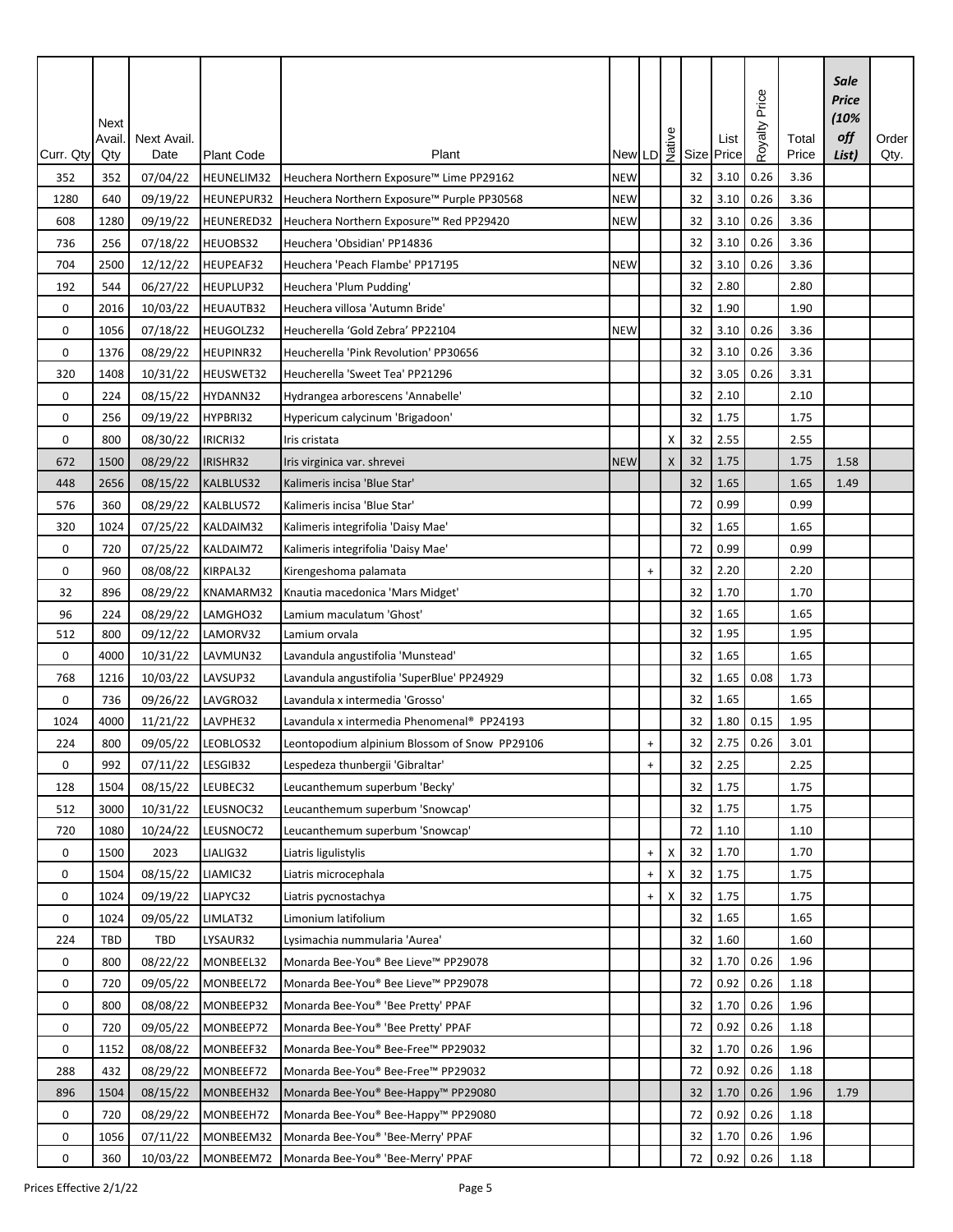|             | Next<br>Avail. | Next Avail. |                   |                                                   | $\begin{array}{c} \n\frac{9}{2} \\ \n\end{array}$ New LD $\begin{array}{c} 9 \\ \n\frac{1}{2} \\ \n\end{array}$ Size |                                  |   |    | List  | Price<br>Royalty | Total | Sale<br><b>Price</b><br>(10%<br>off | Order |
|-------------|----------------|-------------|-------------------|---------------------------------------------------|----------------------------------------------------------------------------------------------------------------------|----------------------------------|---|----|-------|------------------|-------|-------------------------------------|-------|
| Curr. Qty   | Qty            | Date        | <b>Plant Code</b> | Plant                                             |                                                                                                                      |                                  |   |    | Price |                  | Price | List)                               | Qty.  |
| 0           | 1024           | 08/29/22    | MONBEET32         | Monarda Bee-You® Bee-True™ PP29079                |                                                                                                                      |                                  |   | 32 | 1.70  | 0.26             | 1.96  |                                     |       |
| 0           | 504            | 09/05/22    | MONBEET72         | Monarda Bee-You® Bee-True™ PP29079                |                                                                                                                      |                                  |   | 72 | 0.92  | 0.26             | 1.18  |                                     |       |
| 0           | 3944           | 09/05/22    | MONBRA32          | Monarda bradburiana                               |                                                                                                                      |                                  | X | 32 | 1.65  |                  | 1.65  |                                     |       |
| 0           | 800            | 08/08/22    | MONCORR32         | Monarda didyma 'Coral Reef' PP16741               |                                                                                                                      |                                  |   | 32 | 1.65  | 0.26             | 1.91  |                                     |       |
| 0           | 720            | 07/25/22    | MONCORR72         | Monarda didyma 'Coral Reef' PP16741               |                                                                                                                      |                                  |   | 72 | 0.92  | 0.26             | 1.18  |                                     |       |
| 96          | 1024           | 08/01/22    | MONGRAM32         | Monarda didyma Grand Marshall™ PP19582            |                                                                                                                      |                                  |   | 32 | 1.65  | 0.26             | 1.91  |                                     |       |
| 0           | 432            | 09/12/22    | MONGRAM72         | Monarda didyma Grand Marshall™ PP19582            |                                                                                                                      |                                  |   | 72 | 0.92  | 0.26             | 1.18  |                                     |       |
| 256         | 1024           | 09/12/22    | MONGRAP32         | Monarda didyma Grand Parade™ PP19580              |                                                                                                                      |                                  |   | 32 | 1.65  | 0.26             | 1.91  |                                     |       |
| 216         | 720            | 10/03/22    | MONGRAP72         | Monarda didyma Grand Parade™ PP19580              |                                                                                                                      |                                  |   | 72 | 0.92  | 0.26             | 1.18  |                                     |       |
| 0           | 320            | 07/18/22    | MONPURR32         | Monarda didyma 'Purple Rooster'                   |                                                                                                                      |                                  |   | 32 | 1.65  |                  | 1.65  |                                     |       |
| 0           | 360            | 07/11/22    | MONPURR72         | Monarda didyma 'Purple Rooster'                   |                                                                                                                      |                                  |   | 72 | 0.92  |                  | 0.92  |                                     |       |
| $\mathbf 0$ | 800            | 08/08/22    | MONFIRM32         | Monarda 'Fire Marshall' PP23286                   |                                                                                                                      |                                  |   | 32 | 1.65  | 0.26             | 1.91  |                                     |       |
| 360         | 360            | 10/03/22    | MONFIRM72         | Monarda 'Fire Marshall' PP23286                   |                                                                                                                      |                                  |   | 72 | 0.92  | 0.26             | 1.18  |                                     |       |
| 160         | 224            | 09/05/22    | MONJACC32         | Monarda 'Jacob Cline'                             |                                                                                                                      |                                  |   | 32 | 1.65  |                  | 1.65  |                                     |       |
| 0           | 544            | 08/01/22    | MONRASW32         | Monarda 'Raspberry Wine'                          |                                                                                                                      |                                  |   | 32 | 1.65  |                  | 1.65  |                                     |       |
| 960         | 1024           | 08/22/22    | NEPBLUP32         | Nepeta Blue Prelude PP31901                       | <b>NEW</b>                                                                                                           |                                  |   | 32 | 1.60  | 0.10             | 1.70  | 1.54                                |       |
| 0           | 288            | 06/20/22    | NEPEARB32         | Nepeta 'Early Bird'                               |                                                                                                                      |                                  |   | 32 | 1.60  |                  | 1.60  |                                     |       |
| 0           | 720            | 04/03/23    | NEPEARB72         | Nepeta 'Early Bird'                               |                                                                                                                      |                                  |   | 72 | 0.90  |                  | 0.90  |                                     |       |
| 0           | 224            | 07/18/22    | NEPBLUW32         | Nepeta faassenii 'Blue Wonder'                    |                                                                                                                      |                                  |   | 32 | 1.60  |                  | 1.60  |                                     |       |
| 936         | 720            | 08/15/22    | NEPBLUW72         | Nepeta faassenii 'Blue Wonder'                    |                                                                                                                      |                                  |   | 72 | 0.90  |                  | 0.90  |                                     |       |
| 256         | 1408           | 08/08/22    | NEPPURB32         | Nepeta faassenii 'Purrsian Blue' PP24788          |                                                                                                                      |                                  |   | 32 | 1.60  | 0.16             | 1.76  |                                     |       |
| 216         | 720            | 09/05/22    | NEPPURB72         | Nepeta faassenii 'Purrsian Blue' PP24788          |                                                                                                                      |                                  |   | 72 | 0.90  | 0.16             | 1.06  |                                     |       |
| 0           | 640            | 07/18/22    | NEPWALL32         | Nepeta faassenii 'Walkers Low'                    |                                                                                                                      |                                  |   | 32 | 1.60  |                  | 1.60  |                                     |       |
| 0           | 1872           | 08/08/22    | NEPWALL72         | Nepeta faassenii 'Walkers Low'                    |                                                                                                                      |                                  |   | 72 | 0.90  |                  | 0.90  |                                     |       |
| 1120        | 1760           | 07/25/22    | NEPSUMM32         | Nepeta grandiflora 'Summer Magic' PP27090         |                                                                                                                      |                                  |   | 32 | 1.60  | 0.19             | 1.79  | 1.63                                |       |
| 672         | 1024           | 07/18/22    | NEPNEP32          | Nepeta kubanica Neptune PP29556                   |                                                                                                                      |                                  |   | 32 | 1.60  | 0.16             | 1.76  |                                     |       |
| 0           | 1024           | 10/10/22    | ORIROS32          | Origanum 'Rosenkuppel'                            |                                                                                                                      |                                  |   | 32 | 1.65  |                  | 1.65  |                                     |       |
| 0           | 704            | 07/18/22    | ORIKENB32         | Origanum rotundifolium 'Kent Beauty'              |                                                                                                                      |                                  |   | 32 | 1.75  |                  | 1.75  |                                     |       |
| 224         | 2368           | 07/11/22    | PENDART32         | Penstemon 'Dark Towers' PP20013                   |                                                                                                                      |                                  |   | 32 | 1.75  | 0.22             | 1.97  |                                     |       |
| 0           | 800            | 02/27/23    | PENHUSR32         | Penstemon digitalis 'Husker Red'                  |                                                                                                                      |                                  |   | 32 | 1.65  |                  | 1.65  |                                     |       |
| 0           | 1500           | 10/17/22    | PENPOC32          | Penstemon digitalis 'Pocahontas' PP24804          |                                                                                                                      |                                  |   | 32 | 1.65  | 0.21             | 1.86  |                                     |       |
| 0           | 1280           | 08/29/22    | PERATR32          | Perovskia atriplicifolia                          |                                                                                                                      |                                  |   | 32 | 1.65  |                  | 1.65  |                                     |       |
| 0           | 192            | 08/22/22    | PERBLUJ32         | Perovskia atriplicifolia 'Blue Jean Baby' PP29281 |                                                                                                                      |                                  |   | 32 | 1.75  | 0.26             | 2.01  |                                     |       |
| 0           | 576            | 08/08/22    | PERLITS32         | Perovskia atriplicifolia 'Little Spire'           |                                                                                                                      |                                  |   | 32 | 1.70  |                  | 1.70  |                                     |       |
| 0           | 512            | 10/17/22    | PERFIR32          | Persicaria amplexicaulis 'Firetail'               |                                                                                                                      | $\begin{array}{c} + \end{array}$ |   | 32 | 2.10  |                  | 2.10  |                                     |       |
| 288         | 800            | 10/03/22    | PERGOLA32         | Persicaria amplexicaulis 'Golden Arrow'           |                                                                                                                      | $\begin{array}{c} + \end{array}$ |   | 32 | 2.10  |                  | 2.10  |                                     |       |
| 672         | 800            | 09/12/22    | PERPAIP32         | Persicaria filiformis 'Painter's Palette'         |                                                                                                                      | $\begin{array}{c} + \end{array}$ |   | 32 | 1.75  |                  | 1.75  |                                     |       |
| 448         | 512            | 09/05/22    | PERPOL32          | Persicaria polymorpha                             |                                                                                                                      | $\ddot{}$                        |   | 32 | 2.10  |                  | 2.10  |                                     |       |
| 0           | 1184           | 08/01/22    | PHLBLUM32         | Phlox divaricata 'Blue Moon'                      |                                                                                                                      |                                  |   | 32 | 1.60  |                  | 1.60  |                                     |       |
| 0           | 1120           | 07/25/22    | PHLMAYB32         | Phlox divaricata 'May Breeze'                     |                                                                                                                      |                                  |   | 32 | 1.60  |                  | 1.60  |                                     |       |
| 352         | 1600           | 09/05/22    | PHLFORP32         | Phlox 'Forever Pink' PP24918                      |                                                                                                                      |                                  |   | 32 | 1.60  | 0.26             | 1.86  |                                     |       |
| 128         | 704            | 10/03/22    | PHLMORB32         | Phlox glaberrima 'Morris Berd'                    |                                                                                                                      |                                  |   | 32 | 1.60  |                  | 1.60  |                                     |       |
| 0           | 1440           | 08/08/22    | PHLBLUP32         | Phlox paniculata 'Blue Paradise'                  |                                                                                                                      |                                  |   | 32 | 1.60  |                  | 1.60  |                                     |       |
| 0           | 1024           | 08/01/22    | PHLBRIE32         | Phlox paniculata 'Bright Eyes'                    |                                                                                                                      |                                  |   | 32 | 1.60  |                  | 1.60  |                                     |       |
| 0           | 3500           | 05/01/23    | PHLBUBP32         | Phlox paniculata Bubblegum Pink PP21171           |                                                                                                                      |                                  |   | 32 | 1.85  | 0.31             | 2.16  |                                     |       |
| $\pmb{0}$   | 3500           | 05/01/23    | PHLCORC32         | Phlox paniculata Coral Crème Drop PP20907         |                                                                                                                      |                                  |   | 32 | 1.85  | 0.31             | 2.16  |                                     |       |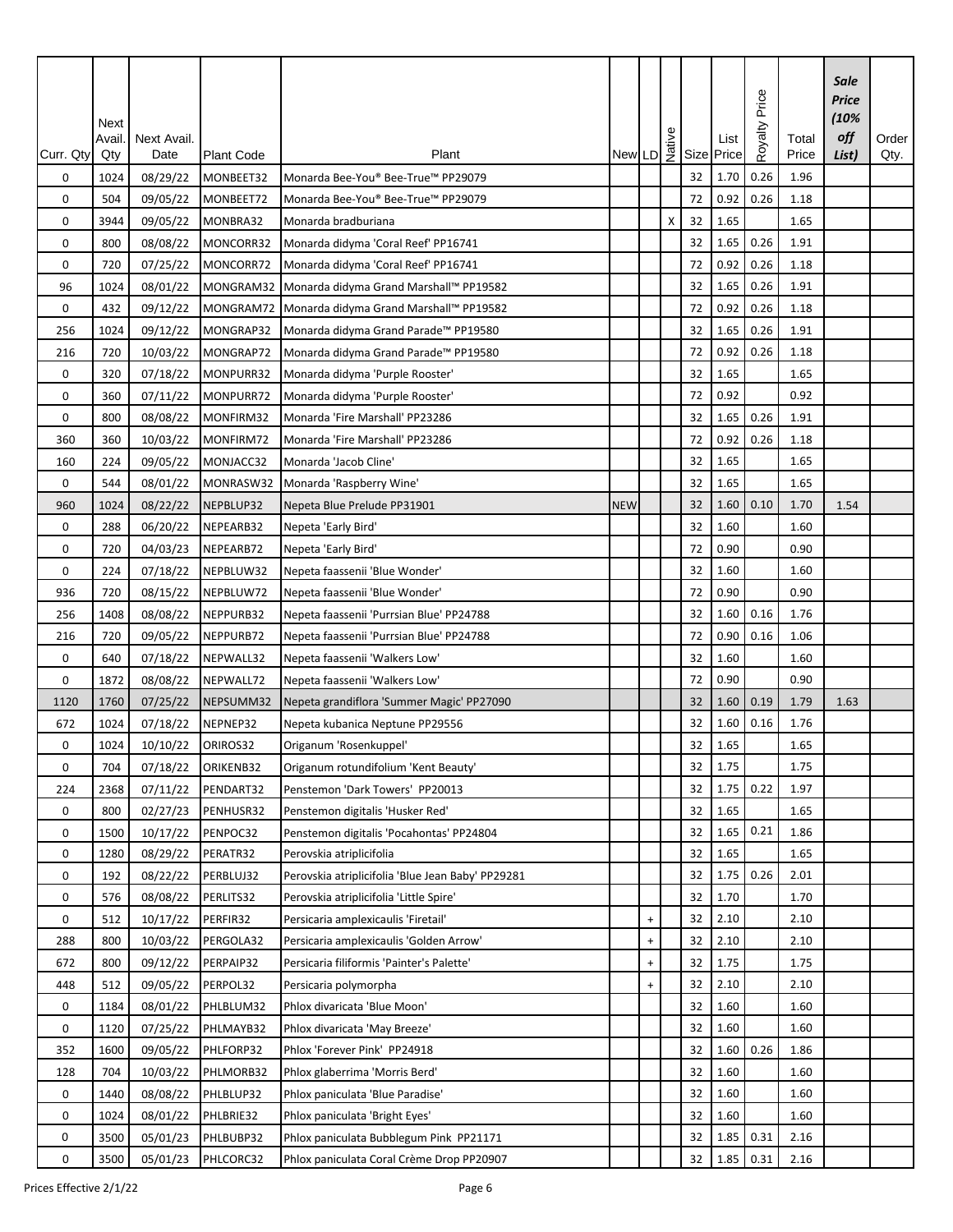|             | Next   |             |                   |                                                              |            |           |   |    |                                 | Price   |       | Sale<br><b>Price</b><br>(10% |       |
|-------------|--------|-------------|-------------------|--------------------------------------------------------------|------------|-----------|---|----|---------------------------------|---------|-------|------------------------------|-------|
|             | Avail. | Next Avail. |                   |                                                              |            |           |   |    | New LD $\frac{3}{2}$ Size Price | Royalty | Total | off                          | Order |
| Curr. Qty   | Qty    | Date        | <b>Plant Code</b> | Plant                                                        |            |           |   |    |                                 |         | Price | List)                        | Qty.  |
| 0           | 1184   | 08/29/22    | PHLCOTC32         | Phlox paniculata Cotton Candy PP21369                        |            |           |   | 32 | 1.85                            | 0.31    | 2.16  |                              |       |
| 0           | TBD    | 2023        | PHLGRAL32         | Phlox paniculata Grape Lollipop PP21109                      |            |           |   | 32 | 1.85                            | 0.31    | 2.16  |                              |       |
| 64          | 2880   | 08/15/22    | PHLJEA32          | Phlox paniculata 'Jeana'                                     |            |           |   | 32 | 1.70                            |         | 1.70  |                              |       |
| 160         | 224    | 08/22/22    | PHLLAU32          | Phlox paniculata 'Laura'                                     |            |           |   | 32 | 1.70                            |         | 1.70  |                              |       |
| 544         | 1504   | 09/26/22    | PHLMISM32         | Phlox paniculata 'Miss Mary'                                 |            |           |   | 32 | 1.70                            |         | 1.70  | 1.53                         |       |
| $\mathbf 0$ | 608    | 07/25/22    | PHLNIC32          | Phlox paniculata 'Nicky'                                     |            |           |   | 32 | 1.70                            |         | 1.70  |                              |       |
| 960         | 1600   | 02/06/23    | PHLPINPE32        | Phlox 'Pink Pearl'                                           | <b>NEW</b> |           |   | 32 | 1.60                            |         | 1.60  |                              |       |
| 0           | 1024   | 09/05/22    | PHLVIOP32         | Phlox 'Violet Pinwheels' PP25884                             |            |           |   | 32 | 1.60                            | 0.11    | 1.71  |                              |       |
| $\mathbf 0$ | 608    | 09/12/22    | PHLPINP32         | Phlox x procumbens 'Pink Profusion' PP25883                  |            |           |   | 32 | 1.60                            | 0.11    | 1.71  |                              |       |
| 0           | 1216   | 09/05/22    | PHYMISM32         | Physostegia virginiana 'Miss Manners' PP12637                |            |           |   | 32 | 1.60                            |         | 1.60  |                              |       |
| 0           | 3520   | 08/22/22    | POLSTAH32         | Polemonium reptans 'Stairway to Heaven' PP15187              |            |           |   | 32 | 2.50                            | 0.26    | 2.76  |                              |       |
| 0           | 2240   | 08/22/22    | POLTOUC32         | Polemonium reptans 'Touch of Class' PP19768                  |            |           |   | 32 | 2.50                            | 0.26    | 2.76  |                              |       |
| 0           | 1984   | 09/26/22    | POLPURR32         | Polemonium yezoense 'Purple Rain'                            |            |           |   | 32 | 1.65                            |         | 1.65  |                              |       |
| 0           | 512    | 10/17/22    | PYCMUT32          | Pycnanthemum muticum                                         | <b>NEW</b> |           | X | 32 | 1.60                            |         | 1.60  |                              |       |
| 0           | 352    | 07/04/22    | RUDAMEG32         | Rudbeckia 'American Gold Rush' PP28498                       |            |           |   | 32 | 2.65                            | 0.26    | 2.91  |                              |       |
| 0           | 1504   | 10/31/22    | RUDGOL32          | Rudbeckia fulgida 'Goldsturm'                                |            |           |   | 32 | 1.60                            |         | 1.60  |                              |       |
| 0           | 1344   | 07/11/22    | RUDVIELS32        | Rudbeckia fulgida var. speciosa 'Viette's Little Suzy'       |            |           |   | 32 | 1.80                            |         | 1.80  |                              |       |
| $\mathbf 0$ | 360    | 06/27/22    | RUDVIELS72        | Rudbeckia fulgida var. speciosa 'Viette's Little Suzy'       |            |           |   | 72 | 1.20                            |         | 1.20  |                              |       |
| 608         | 512    | 08/08/22    | RUDLITG32         | Rudbeckia fulgida var. sullivantii 'Little Goldstar' PP22397 |            |           |   | 32 | 2.60                            | 0.21    | 2.81  |                              |       |
| 320         | Disc.  | Disc.       | RUDBLAG32         | Rudbeckia triloba 'Blackjack Gold'                           |            |           |   | 32 | 1.60                            |         | 1.60  |                              |       |
| 0           | 1504   | 09/05/22    | RUDPRAG32         | Rudbeckia triloba 'Prairie Glow'                             |            |           |   | 32 | 1.60                            |         | 1.60  |                              |       |
| 0           | 320    | 08/15/22    | SALKOY32          | Salvia koyamae                                               |            | $\ddot{}$ |   | 32 | 1.70                            |         | 1.70  |                              |       |
| 128         | 2000   | 02/13/23    | SALBLUY32         | Salvia nemerosa x 'Blue by You' PP31033                      | <b>NEW</b> |           |   | 32 | 1.60                            | 0.10    | 1.70  |                              |       |
| 480         | 1440   | 02/13/23    | SALBLUH32         | Salvia nemorosa 'Blue Hill'                                  |            |           |   | 32 | 1.60                            |         | 1.60  |                              |       |
| 160         | 2500   | 02/13/23    | SALBLUM32         | Salvia nemorosa 'Blue Marvel' PP27018                        |            |           |   | 32 | 1.60                            | 0.16    | 1.76  |                              |       |
| 1088        | 2500   | 02/13/23    | SALCAR32          | Salvia nemorosa 'Caradonna'                                  |            |           |   | 32 | 1.60                            |         | 1.60  | 1.44                         |       |
| 648         | 1200   | 10/31/22    | SALCAR72          | Salvia nemorosa 'Caradonna'                                  |            |           |   | 72 | 0.95                            |         | 0.95  |                              |       |
| 224         | 2500   | 11/14/22    | SALEASF32         | Salvia nemorosa 'East Friesland'                             |            |           |   | 32 | 1.60                            |         | 1.60  |                              |       |
| 928         | 3000   | 11/14/22    | SALMAYN32         | Salvia nemorosa 'May Night'                                  |            |           |   | 32 | 1.80                            |         | 1.80  |                              |       |
| 936         | 2952   | 10/10/22    | SALMAYN72         | Salvia nemorosa 'May Night'                                  |            |           |   | 72 | 1.09                            |         | 1.09  |                              |       |
| 192         | 1500   | 02/13/23    | SALROSM32         | Salvia nemorosa 'Rose Marvel' PP30118                        |            |           |   | 32 | 1.60                            | 0.16    | 1.76  |                              |       |
| 64          | 1216   | 10/03/22    | SALWES32          | Salvia nemorosa 'Wesuwe'                                     |            |           |   | 32 | 1.90                            |         | 1.90  |                              |       |
| 512         | 800    | 09/19/22    | SCUINC32          | Scutellaria incana                                           |            |           | х | 32 | 1.65                            |         | 1.65  |                              |       |
| 0           | 1888   | 07/25/22    | SEDAUTF32         | Sedum 'Autumn Fire'                                          |            |           |   | 32 | 1.60                            |         | 1.60  |                              |       |
| 0           | 1088   | 07/04/22    | SEDAUTJ32         | Sedum 'Autumn Joy'                                           |            |           |   | 32 | 1.60                            |         | 1.60  |                              |       |
| 0           | 480    | 07/25/22    | SEDCAR32          | Sedum 'Carl'                                                 |            |           |   | 32 | 1.60                            |         | 1.60  |                              |       |
| 0           | 512    | 08/29/22    | SEDLID32          | Sedum cauticola 'Lidakense'                                  |            |           |   | 32 | 1.55                            |         | 1.55  |                              |       |
| 384         | 1024   | 09/05/22    | SEDMSAP32         | Sedum Mojave Jewels™ Sapphire PPAF                           |            |           |   | 32 | 2.40                            | 0.16    | 2.56  |                              |       |
| 128         | 512    | 08/08/22    | SEDANG32          | Sedum rupestre 'Angelina'                                    |            |           |   | 32 | 1.55                            |         | 1.55  |                              |       |
| 360         | 504    | 08/01/22    | SEDANG72          | Sedum rupestre 'Angelina'                                    |            |           |   | 72 | 0.83                            |         | 0.83  |                              |       |
| 0           | 512    | 08/29/22    | SEDSIE32          | Sedum sieboldii                                              |            |           |   | 32 | 1.65                            |         | 1.65  |                              |       |
| 0           | 1500   | 08/15/22    | SEDDAZ32          | Sedum SunSparkler® 'Dazzleberry' PP22457                     |            |           |   | 32 | 1.60                            | 0.16    | 1.76  |                              |       |
| 0           | 1504   | 08/29/22    | SEDFIR32          | Sedum SunSparkler® 'Firecracker' PP26595                     |            |           |   | 32 | 1.60                            | 0.20    | 1.80  |                              |       |
| 576         | 800    | 08/29/22    | SEDJADT32         | Sedum SunSparkler® 'Jade Tuffet' PP28090                     |            |           |   | 32 | 1.60                            | 0.20    | 1.80  |                              |       |
| 0           | 1024   | 08/15/22    | SEDLIMZ32         | Sedum SunSparkler® 'Lime Zinger' PP24632                     |            |           |   | 32 | 1.60                            | 0.20    | 1.80  |                              |       |
| 32          | 992    | 09/12/22    | SEDATL32          | Sedum takesimense Atlantis® PP27454                          |            |           |   | 32 | 1.80                            | 0.17    | 1.97  |                              |       |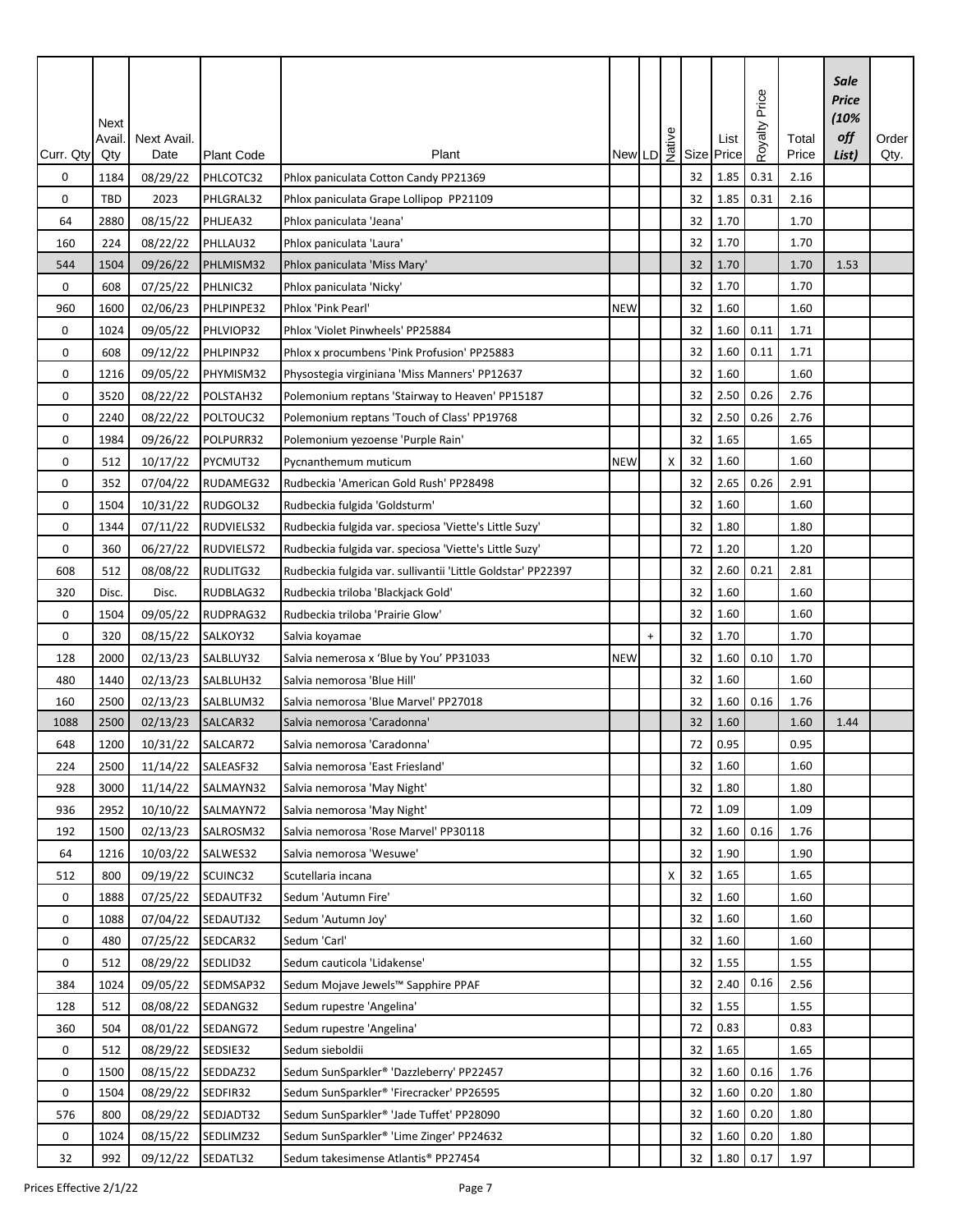| Next<br>Native<br>Size<br>Next Avail.<br>Avail<br>Plant<br>Curr. Qty<br>Qty<br>Date<br><b>Plant Code</b><br>New LD                                  | Price<br><b>Royalty</b><br>List<br>Price | Total<br>Price | Sale<br><b>Price</b><br>(10%<br>off<br>List) | Order<br>Qty. |
|-----------------------------------------------------------------------------------------------------------------------------------------------------|------------------------------------------|----------------|----------------------------------------------|---------------|
| 07/11/22<br>32<br>0<br>512<br>SENOBO32<br>Senecio obovatus (Packera obovatus)<br>X                                                                  | 1.65                                     | 1.65           |                                              |               |
| 32<br>0<br>1408<br>09/05/22<br>SISLUC32<br>Sisyrinchium angustifolium 'Lucerne'                                                                     | 1.65                                     | 1.65           |                                              |               |
| 0<br>10/03/22<br>SISLUC72<br>Sisyrinchium angustifolium 'Lucerne'<br>72<br>1440                                                                     | 1.30                                     | 1.30           |                                              |               |
| 32<br>384<br>07/11/22<br>SOLLITL32<br>Solidago Little Lemon PP17297<br>192                                                                          | 1.60<br>0.18                             | 1.78           |                                              |               |
| 800<br>08/22/22<br>SOLGOLR32<br>32<br>416<br>Solidago rigida ssp. humilis 'Golden Rockets'                                                          | 1.60                                     | 1.60           |                                              |               |
| SOLFIR32<br>32<br>0<br>07/25/22<br>Solidago rugosa 'Fireworks'<br>640                                                                               | 1.60                                     | 1.60           |                                              |               |
| 08/22/22<br>SOLSOLC32<br>512<br>1504<br>Solidago shortii 'Solar Cascade'<br><b>NEW</b><br>32                                                        | 1.60                                     | 1.60           |                                              |               |
| 32<br>0<br>768<br>08/22/22<br>SOLGOLF32<br>Solidago sphacelata 'Golden Fleece'                                                                      | 1.60                                     | 1.60           |                                              |               |
| STAHELS32<br>32<br>2272<br>3000<br>11/14/22<br>Stachys byzantina 'Helene von Stein'                                                                 | 1.65                                     | 1.65           | 1.49                                         |               |
| 32<br>352<br>800<br>07/18/22<br>STAMIN32<br>Stachys minima                                                                                          | 1.60                                     | 1.60           |                                              |               |
| 72<br>720<br>3024<br>10/17/22<br>STAMIN72<br>Stachys minima                                                                                         | 0.91                                     | 0.91           |                                              |               |
| 32<br>288<br>08/22/22<br>STAHUM32<br>192<br>Stachys monieri 'Hummelo'                                                                               | 1.65                                     | 1.65           |                                              |               |
| 07/04/22<br>1568<br>STADEN32<br>Stachys officinalis 'Densiflorus'<br>32<br>128                                                                      | 1.65                                     | 1.65           |                                              |               |
| Tanacetum vulgare 'Isla Gold'<br>32<br>$\ddot{}$<br>TANISLG32<br>256<br>3008<br>09/26/22                                                            | 1.65                                     |                |                                              |               |
| 32<br>0<br>TBD<br>10/17/22<br>THYCOC32<br>Thymus praecox 'Coccineus'                                                                                | 1.60                                     | 1.60           |                                              |               |
| 09/05/22<br>THYCOC72<br>72<br>144<br>576<br>Thymus praecox 'Coccineus'                                                                              | 0.91                                     | 0.91           |                                              |               |
| 32<br>0<br>10/17/22<br>THYELF32<br>1024<br>Thymus praecox 'Elfin'                                                                                   | 1.60                                     | 1.60           |                                              |               |
| 10/17/22<br>THYELF72<br>Thymus praecox 'Elfin'<br>72<br>72<br>720                                                                                   | 0.91                                     | 0.91           |                                              |               |
| 32<br>0<br>TBD<br>10/17/22<br>THYPSE32<br>Thymus pseudolanuginosus                                                                                  | 1.60                                     | 1.60           |                                              |               |
| 0<br>1008<br>10/17/22<br>THYPSE72<br>72<br>Thymus pseudolanuginosus                                                                                 | 0.91                                     | 0.91           |                                              |               |
| 32<br>1024<br>THYPINC32<br>Thymus serpyllum 'Pink Chintz'<br>224<br>10/17/22                                                                        | 1.60                                     | 1.60           |                                              |               |
| 720<br>THYPINC72<br>72<br>72<br>10/17/22<br>Thymus serpyllum 'Pink Chintz'                                                                          | 0.91                                     | 0.91           |                                              |               |
| 32<br>0<br>06/26/23<br>TIACOR32<br>Tiarella cordifolia<br>1500<br>X                                                                                 | 1.85                                     | 1.85           |                                              |               |
| 0<br>TIAELIO32<br>32<br>1440<br>02/27/23<br>Tiarella 'Elizabeth Oliver'                                                                             | 2.50                                     | 2.50           |                                              |               |
| 32<br>448<br>08/15/22<br>TIASUGS32<br>544<br>Tiarella 'Sugar and Spice' PP16738                                                                     | 2.50<br>0.21                             | 2.71           |                                              |               |
| 32<br>08/29/22<br>TRASWEK32<br>Tradescantia 'Sweet Kate'<br>0<br>800                                                                                | 1.75                                     | 1.75           |                                              |               |
| 0<br>TRIAUTG32<br>32<br>2000<br>10/31/22<br>Tricyrtis formosana 'Autumn Glow'<br>$\ddot{}$                                                          | 2.40                                     | 2.40           |                                              |               |
| 32<br>0<br>672<br>07/18/22<br>TRISAM32<br>Tricyrtis formosana 'Samurai'<br>$\boldsymbol{+}$                                                         | 1.70                                     | 1.70           |                                              |               |
| 09/19/22<br>TRITOJ32<br>0<br>800<br>Tricyrtis hirta 'Tojen'<br>32<br>$\ddot{}$                                                                      | 1.70                                     | 1.70           |                                              |               |
| VERBON32<br>32<br>0<br>320<br>07/11/22<br>Verbena bonariensis                                                                                       | 1.60                                     | 1.60           |                                              |               |
| VERBON72<br>72<br>360<br>08/15/22<br>Verbena bonariensis<br>72                                                                                      | 0.90                                     | 0.90           |                                              |               |
| 07/04/22<br>VERLOL32<br>0<br>320<br>Verbena bonariensis 'Lollipop'<br>32                                                                            | 1.60                                     | 1.60           |                                              |               |
| 360<br>360<br>09/12/22<br>VERLOL72<br>Verbena bonariensis 'Lollipop'<br>72                                                                          | 0.90                                     | 0.90           |                                              |               |
| 32<br>1632<br>08/15/22<br>VERHAS32<br>Verbena hastata<br><b>NEW</b><br>$\mathsf{X}$<br>320                                                          | 1.60                                     | 1.60           | 1.44                                         |               |
| 08/01/22<br>VERPLUP32<br>32<br>0<br>800<br>Vernonia angustifolia 'Plum Peachy'<br>$\ddot{}$                                                         | 2.00                                     | 2.00           |                                              |               |
| 32<br>0<br>896<br>09/05/22<br><b>VERIROB32</b><br>Vernonia lettermannii 'Iron Butterfly'<br>$\ddot{}$                                               | 2.00                                     | 2.00           |                                              |               |
| VERSUR32<br>32<br>1408<br>800<br>09/12/22<br>Vernonia 'Summer's Surrender' PP28475<br>$\begin{array}{c} + \end{array}$                              | 2.00<br>0.21                             | 2.21           |                                              |               |
| VERSWAS32<br>1248<br>1408<br>09/05/22<br>Vernonia 'Summer's Swan Song' PP28556<br>32<br>$\ddot{}$                                                   | 2.00<br>0.21                             | 2.21           | 2.01                                         |               |
| 0<br>VERBLUS72<br>72<br>1080<br>09/19/22<br>Veronica 'Blue Sprite' PP29581                                                                          | 0.93<br>0.11                             | 1.04           |                                              |               |
| VERCHA32<br>0<br>352<br>06/20/22<br>Veronica longifolia 'Charlotte' PP23803<br>32                                                                   | 1.60<br>0.16                             | 1.76           |                                              |               |
| 09/05/22<br>VERMAR32<br>32<br>0<br>320<br>Veronica longifolia 'Marietta' PP25248                                                                    | 1.60<br>0.16                             | 1.76           |                                              |               |
| VERGEOB32<br>160<br>512<br>07/11/22<br>Veronica peduncularis 'Georgia Blue'<br>32                                                                   | 1.60                                     | 1.60           |                                              |               |
| 0<br>32<br>800<br>02/27/23<br>VERTIDP32<br>Veronica 'Tidal Pool' PP23341                                                                            | 1.60<br>0.11                             | 1.71           |                                              |               |
| 0<br>720<br>10/03/22<br>VERTIDP72<br>Veronica 'Tidal Pool' PP23341<br>72                                                                            | 0.93<br>0.11                             | 1.04           |                                              |               |
| 32<br>448<br>1120<br>10/03/22<br>VERWATB32<br>Veronica 'Waterperry Blue'<br>432<br>09/19/22<br>72<br>720<br>VERWATB72<br>Veronica 'Waterperry Blue' | 1.60<br>0.93                             | 1.60<br>0.93   |                                              |               |